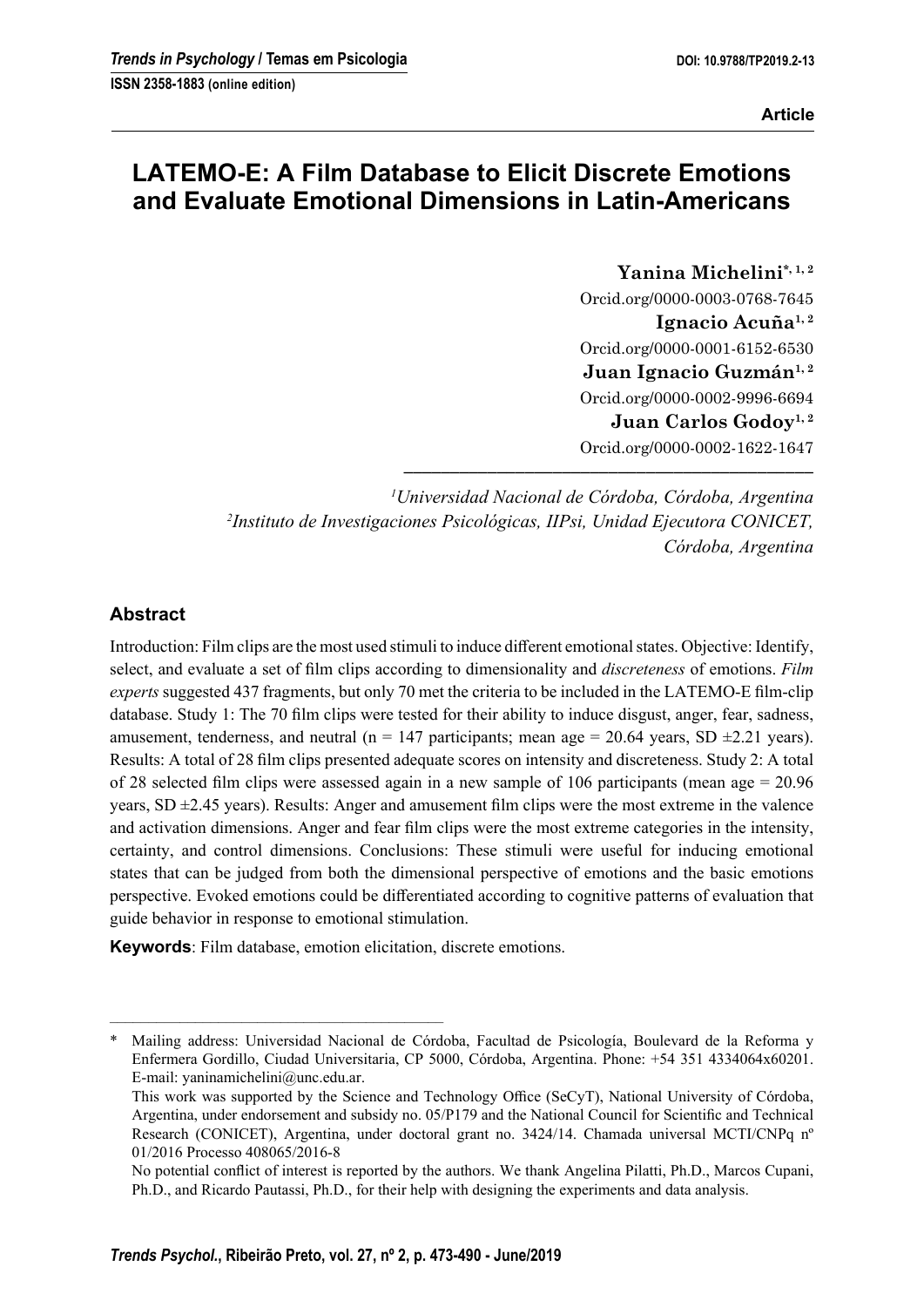# **LATEMO-E: Banco de Dados de Filmes para Suscitar Emoções e Avaliar Dimensões Emocionais para Latino-Americanos**

## **Resumo**

Introdução: os clipes são os estímulos mais utilizados para induzir diferentes estados emocionais. Objetivo: identificar, selecionar e avaliar um conjunto de clipes de filme de acordo com a *discrição* e dimensionalidade da emoção. 437 fragmentos foram sugeridos por *especialistas em filmes*, mas 70 atenderam aos criterios de inclusão em um banco de dados de filmes. Estudo 1: os 70 clipes foram testados em sua capacidade de induzir: nojo, raiva, medo, tristeza, diversão, ternura e neutro (*N* = 147 participantes; *M* = 20,64; *DP* ±2,21). Resultados: 28 clipes apresentaram escores adequados de intensidade e discrição. Estudo 2: 28 clipes selecionados foram reavaliados em uma nova amostra de 106 participantes (*M* = 20,96; *DP* ±2,45). Resultados: os clipes de raiva e diversão foram os mais extremos nas dimensões de valência e ativação. Clips de raiva e medo foram as categorias mais extremas nos indicadores de intensidade, certeza e controle. Conclusões: os estímulos foram úteis para induzir estados emocionais que podem ser julgados tanto pela perspectiva dimensional das emoções quanto pela perspectiva básica das emoções. Além disso, as emoções evocadas são diferenciadas de acordo com os padrões cognitivos de avaliação que guiam o comportamento em resposta à estimulação emocional.

**Palavras-chave**: Conjunto de fragmentos de filme, indução de emoções, emoções discretas.

# **LATEMO-E: Set de Fragmentos de Películas para Inducir Emociones y Evaluar Dimensiones Emocionales en Latinoamericanos**

#### **Resumen**

Introducción: los fragmentos de películas están entre los estímulos más usados para inducir distintos estados emocionales. Objetivo: identificar, seleccionar y evaluar un set de fragmentos de películas según la *discreción* y la dimensionalidad de la emoción. *Expertos en cine* sugirieron 437 fragmentos, pero solo 70 fueron identificados como aquellos que cumplieron con los criterios de inclusión en un set de fragmentos de películas. Estudio 1: los 70 fragmentos fueron evaluados en su capacidad para inducir: asco, ira, miedo, tristeza, diversión, ternura y neutro (*N* = 147 participantes; *M* = 20.64; *DE* ±2.21). Resultados: 28 fragmentos presentaron puntuaciones adecuadas en intensidad y discreción. Estudio 2: los 28 fragmentos fueron reevaluados en una nueva muestra de 106 participantes (*M* = 20.96, *DE* ±2.45). Resultados: los fragmentos de ira y diversión fueron los más extremos en las dimensiones valencia y activación. Ira y miedo fueron las categorías más extremas en los indicadores intensidad, certeza y control. Conclusiones: los estímulos resultaron útiles para inducir estados emocionales que pueden ser juzgados desde la perspectiva dimensional de las emociones, así como desde el enfoque de las emociones básicas. Además, las emociones provocadas se diferencian en función de patrones cognitivos de evaluación que guían la conducta en respuesta al estímulo emocional.

**Palabras clave***:* Set de fragmentos de películas, inducción de emociones, emociones discretas.

Emotions are associated with brief mental states that may include multiple events: cognitive processes, physiological responses, motivational changes, motor activity, and subjective perception of the emotional experience (Bianchin & Angrilli, 2012; LeDoux & Brown, 2017). The study of emotion can be divided into two major approaches. The *dimensional approach* (Bradley & Lang, 2007) argues that emotions are dispositions for action that are regulated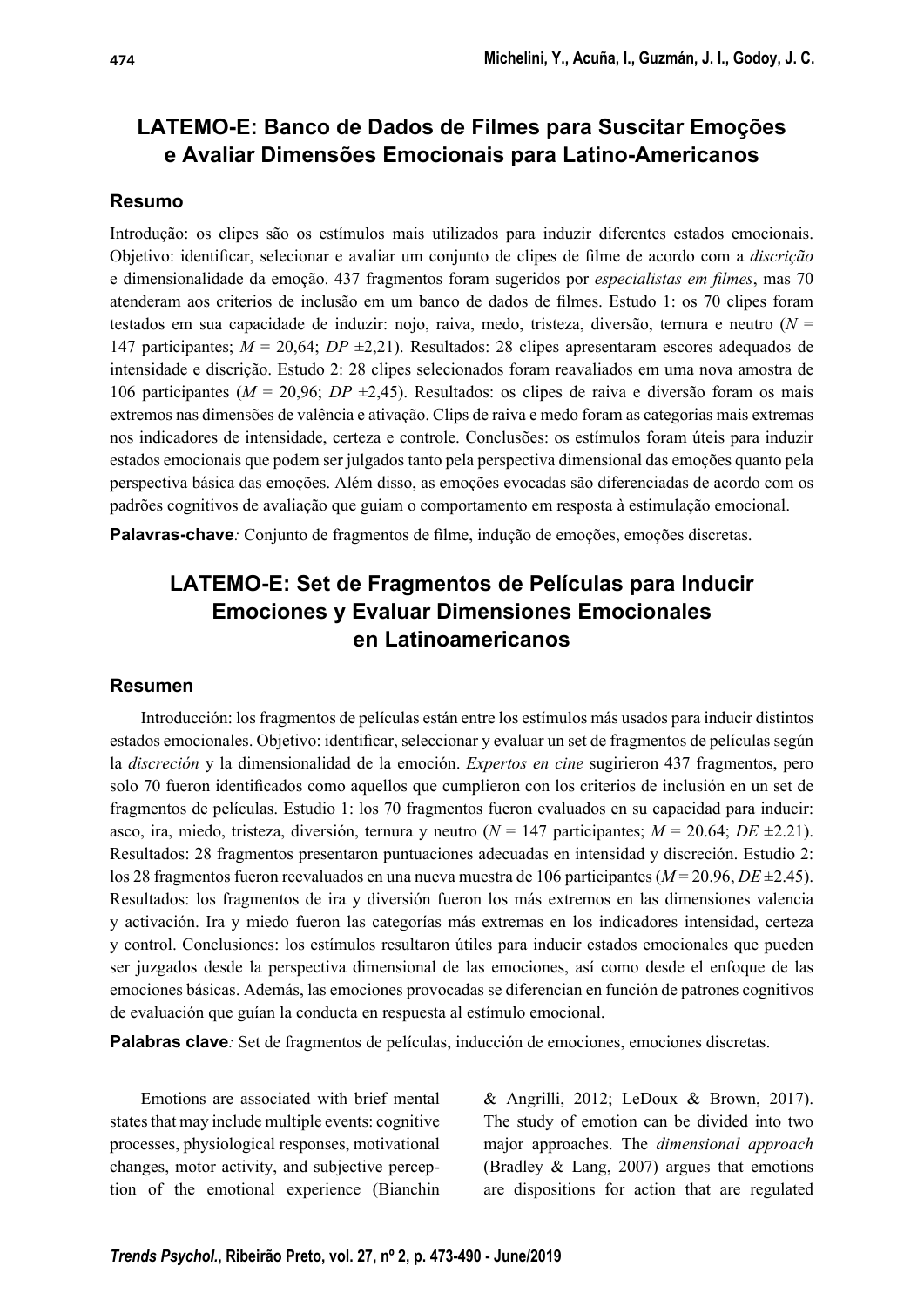by two basic motivational systems: appetitive and aversive. These systems give emotional valence to emotions, depending on which of the two systems is in primacy in a certain situation, and the arousal of emotions that depends on the intensity of these motivational systems.

The *basic emotions approach* considers emotions as a set of discrete affective states that are associated with specific facial expressions that are shared universally. For example, Ekman and Friesen (1971) suggested the existence of six basic emotions: happiness, surprise, fear, sadness, anger, and disgust. This approach, considered individually, has limitations in specifying different aspects of the emotional experience. For example, recent studies question the universality of emotions and provide evidence of some differences in the identification of emotional faces in communities that have limited contact with more globalized cultures (e.g., Crivelli, Jarillo, Rusell, & Fernández-Dols, 2016). Several authors have emphasized the importance of considering these two approaches in a complementary way (Gabert-Quillen, Bartolini, Abravanel, & Sanislow, 2015; Schaefer, Nils, Sanchez, & Philippot, 2010).

Many studies indicate that emotional experience affects perception, attention, memory and decision-making (Brosch, Scherer, Grandjean, & Sander, 2013; Michelini, Acuña, & Godoy, 2016). With regard to emotion-cognition interactions, the Appraisal Tendency Framework (ATF; Lerner & Keltner, 2000) is a theoretical approach that considers each discrete emotion that is experienced in a decision or judgment situation and activates a specific cognitive and motivational predisposition to evaluate future events. This predisposition implies an interplay between dimensions of cognitive evaluation: certainty, pleasure, attention activity, control, anticipatory effort, and responsibility (Ellsworth, 2013). These, in turn, imply individual evaluative judgments about whether an event is good or bad and whether the behavior and context that are associated with that event correspond to personal goals and expectations (Keltner & Lerner, 2010).

Among the several methods that are used to study emotions experimentally, film clips and images are the most frequent stimuli that are used to induce different emotional states (Schaefer et al., 2010). Film clips have some advantages over images. These kinds of stimuli can provoke intense and persistent emotional states over time (Michelini, Acuña, & Godoy, 2015). They also have greater ecological validity (Uhrig et al., 2016).

Over the past few years, some studies have developed and validated sets of film clips. Among the most recent studies, Carvalho, Leite, Galdo-Álvarez, and Gonçalves (2012) developed a 52 non-auditory film-clip battery using a dimensional approach that allows the possibility of introducing additional experimental manipulations of sound. The development of this battery also included physiological measures. In another study, the intensity, *discreteness*, valence, and arousal of 18 film clips were validated based on sex, race-ethnicity, and familiarity with the film clip (Gabert-Quillen et al.,  $2015$ ). More recently, Samson, Kreibig, Soderstrom, Wade, and Gross (2015) developed a 199 filmclip battery to induce positive (amusement), negative (repulsion), mixed (amusement and repulsion), and neutral emotional states. Cabral, Souza Tavares, Weydmann, das Neves, and de Almeida (2017) tested discrete patterns of emotion elicitation using four films.

Although there are several ways to induce emotions, most of them are for English-speaking samples, thus making application in Latin America difficult. Although some advances have been made (e.g., Michelini et al., 2015), few tools are available that consider multiple perspectives of studying emotions in Spanishspeaking participants. Therefore, the main goals of the present study were to identify and select a set of film clips in the Latin American Spanish language that are able to induce seven discrete emotional states: disgust, amusement, anger, fear, neutral, tenderness, and sadness (Study 1). We then evaluated these film clips according to dimensional and discrete indices of emotion (Study 2). Overall, we expected to obtain stimuli that have the ability to induce and measure discrete and dimensional emotions in Latin-American college students.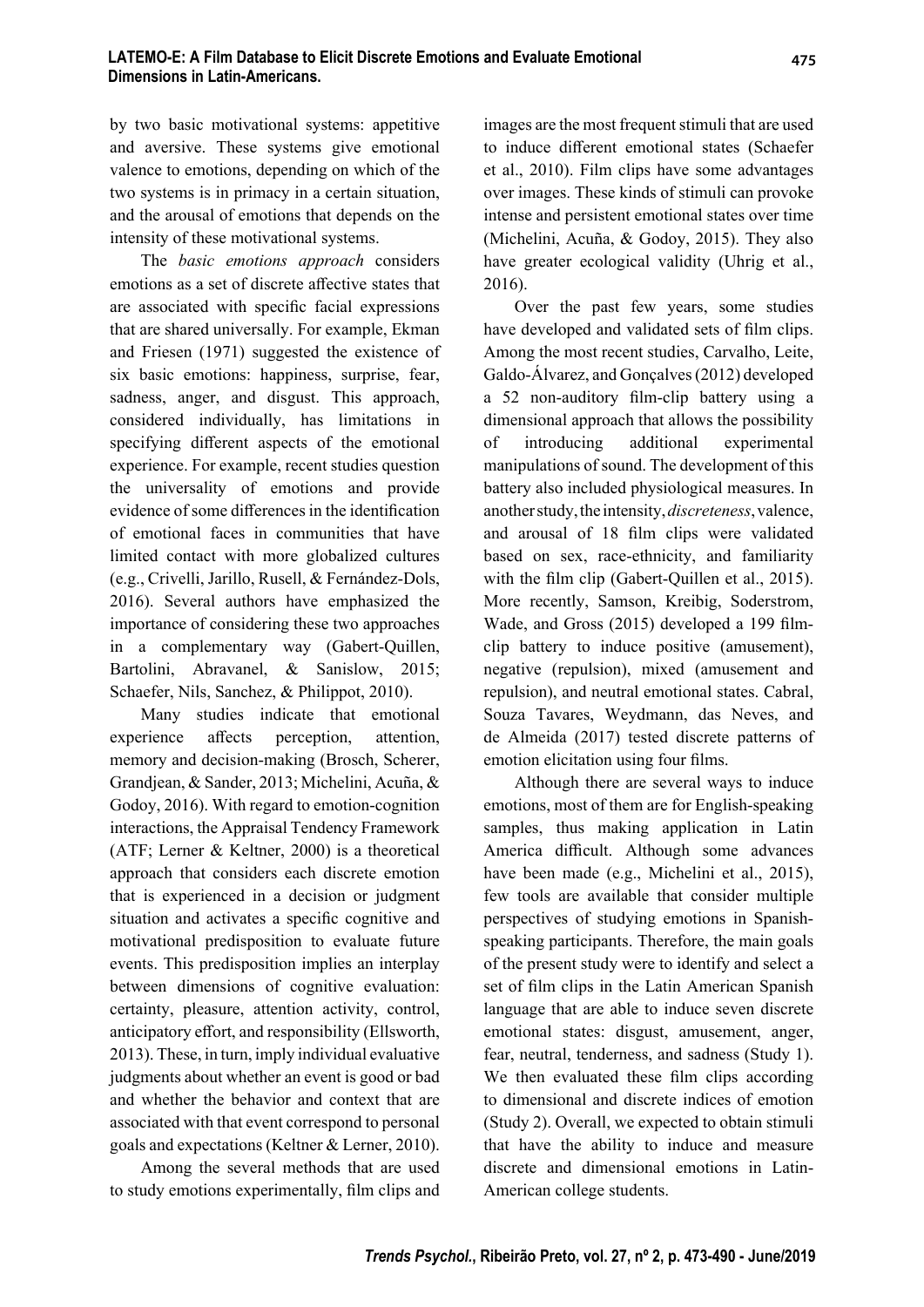# **Study 1: Identification and Selection of Film Clips**

# **Preliminary Identification of Film Clips**

The first step was to identify film clips that are able to induce seven emotional states: disgust, anger, fear, sadness, amusement, tenderness, and neutral. The emotional categories were based on previous research (Schaefer et al.,  $2010$ ). To obtain the film clips, film experts  $(195$ experienced film consumers, 65.1% women; mean age =  $27.15 \pm 10.16$  years) were asked to identify, describe, and value at least one film clip for each of the seven emotional categories. A total of 17.4% of the sample had a daily frequency of film viewing, and  $69.2\%$  had a weekly frequency of film viewing. Moreover, 56% of the sample had a frequency of film viewing of  $1-10$  years, and 22.1% had a frequency of more than 10 years. All of the participants were recruited via social networks, and the task was performed voluntarily through an online survey.

All of the recommended film clips had to be: (1) a film production, (2) a film that was intended for a young-adult audience, (3) other than an Argentinian film (because of the lack of dubbing into Latin American Spanish), and (4) produced less than 10 years ago (this was later extended to 15 years to meet the rest of the criteria). As a result, the film experts made 437 suggestions, but only those that met the selection criteria were chosen. The selection criteria were the following: (1) the most frequent suggestions, (2) availability on YouTube or in video clubs in the Latin American Spanish language, (3) the coherence of scene argument (i.e., topic) with those considered in antecedent literature (Fernández Megías, Pascual Mateos, Soler Ribaudi, & Fernández-Abascal, 2011), and (4) the availability of scores on the valence and arousal subscales for the suggested clips, evaluated using the Self-Assessment Manikin (SAM; Bradley & Lang, 1994). Finally, 70 film clips (10 for each emotional category) that were dubbed in the Latin American Spanish language were selected. These 70 clips were extracted from films that were produced between 2000 and 2014, with an average duration of 152 seconds. Argentinian Law 11.723 covers the use of artistic pieces of work that are utilized for our research purposes (Legal Regime of Intellectual Property, N°11.723, 1933).

# **Methods**

# *Participants.*

The final sample consisted of 147 college students  $(60.5\%$  women; age range = 18-26 years, mean age =  $20.64$  years,  $SD \pm 2.21$  years) from Universidad Nacional de Córdoba (UNC) and Universidad Tecnológica Nacional (UTN), Argentina. The inclusion criteria were the following: university student, no neurological or mental disorder and receiving no treatment for such conditions, no difficulty seeing or hearing without corresponding visual or auditory correction, and watching movies at least six times per year. Additionally, for the inclusion of participants in the sample, scores on the State-Trait Anxiety Inventory (STAI) and Positive and Negative Affect Schedule (PANAS) were considered. The frequency of film viewing was 6.8% daily, 71.4% weekly, 20.4% monthly, and 1.4% annually. Ethical lineaments for investigations with humans by the American Psychological Association were used (2010).

# *Instruments*

*Sociodemographic Questionnaire*. This questionnaire included questions about age, sex, neurological and mental disorders, use of psychoactive drugs, vision and hearing difficulties, and frequency of watching films. For women, a question was also included that asked about the current phase of their menstrual cycle, depending on the number of days that elapsed since their last menstruation.

The following measures were used to assess emotional experience:

*Discrete Emotions Questionnaire* (CED; Fernández Megías et al., 2011). Eighteen emotional labels were scored on a 1 to 7 scale (1 = *nothing, no emotion* to 7 = *too much emotion, very intense*). To test the pertinence of this instrument in the local environment, five judges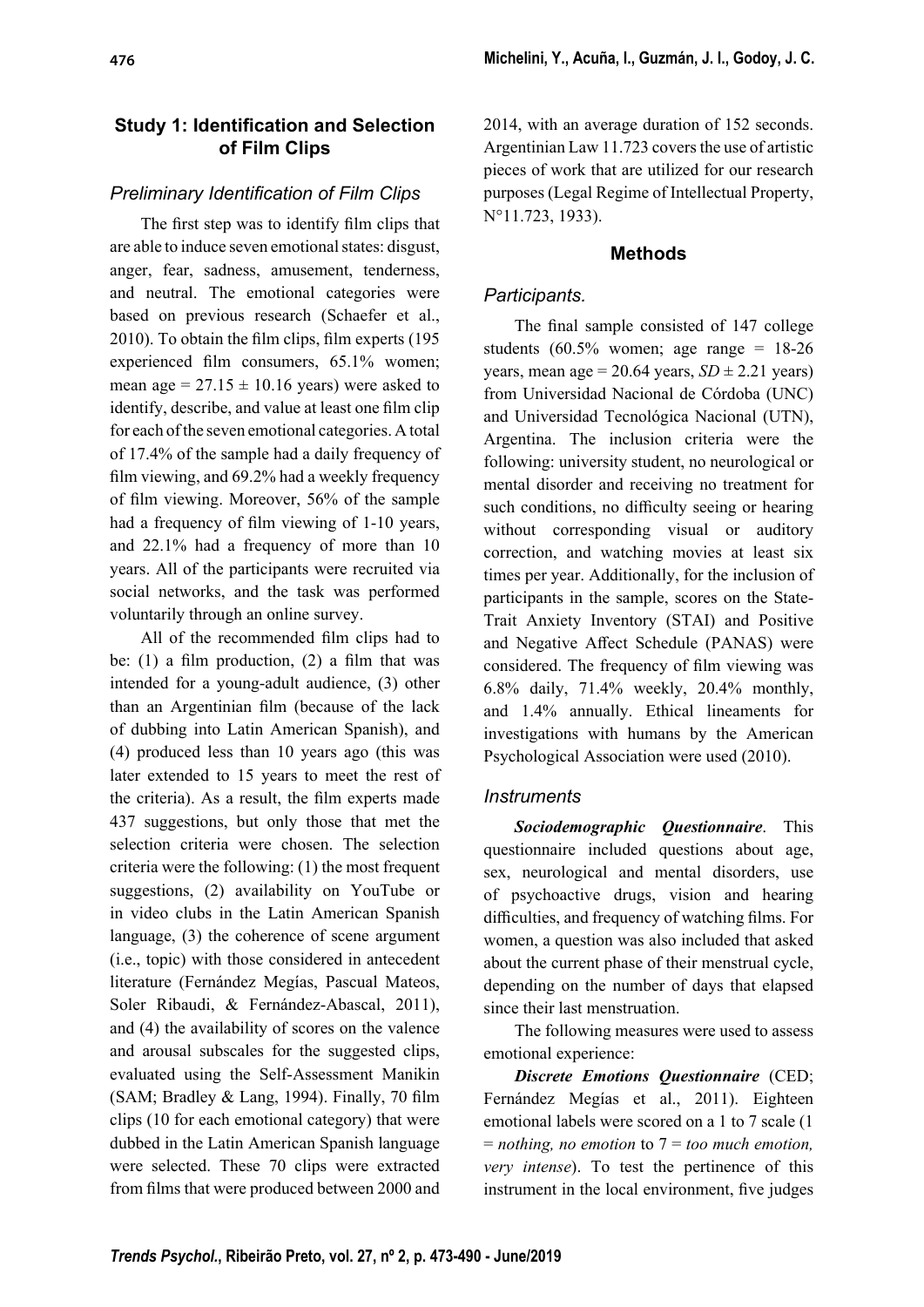assessed semantic quality and adaptation to the target population. Pilot tests of the modified instrument were then performed. A total of 20 emotional labels were obtained (six target labels [amusement, anger, disgust, fear, tenderness, and sadness] and 14 labels that described associated emotional states).

*Self-Assessment Manikin (SAM)*. The SAM **is** a simple and brief non-verbal scale that measures emotional reactions from a dimensional perspective. A version that was adapted to the local population was used. The Argentinian validation has adequate psychometric properties, with internal consistency scores that range from .69 to .96 (Irrazabal, Aranguren, Zaldúa, & Di Giuliano, 2015). It contains three pictographic subscales that correspond to the dimensions of emotional experience. For valence, the figures range from the saddest to the most cheerful. For arousal, the figures range from calm to intense arousal. For control, the figures range from the largest (a lot of control) to the smallest (little control of the emotion experienced). Nine possible scores are presented for each subscale.

*Visual Analogue Scale* (VAS). The VAS is a 100-millimeter line that is widely used to measure emotional states in emotion induction studies (Aguiar-Bloemer & Diez-Garcia, 2018; van den Hout, Eidhof, Verboom, Littel, & Engelhard, 2014). In this study, the VAS was used to measure the degree of emotion that the participant felt while exposed to each film clip, indicating where he or she was relative to the extremes  $(0 = nothing moved to 100 = fully)$ *moved*).

The following measures were used to control intervenient variables:

**Positive and Negative Affect Schedule** *(PANAS)*. The PANAS consists of 20 items  $(10$  for the positive affect subscale and 10 for negative affect subscale) that are used to describe different emotional states. Each item was scored on a 5-point scale (1 = *very little or nothing* to 5 = *extremely*). We used an Argentinian version with adequate psychometric properties. Cronbach's  $\alpha$  coefficient was .73 for the positive affect subscale and .82 for the negative affect subscale (Moriondo, Palma, Medrano, & Murillo, 2012).

*State-Trait Anxiety Inventory (STAI)*. The STAI consists of two separate 20-item selfassessment scales that measure two independent dimensions of anxiety: state and trait. The items on the state-anxiety scale were scored on a 4-point scale  $(0 = not at all to 3 = a lot)$ . The items on the trait-anxiety scale were scored on a 4-point scale  $(0 = almost never to 3 = almost always).$ An adapted version was used. Cronbach's  $\alpha$ coefficient of the total score for the Spanish version was .93 (Fonseca-Pedrero, Paino, Sierra-Baigrie, Lemos-Giráldez, & Muñiz, 2012).

*Alcohol and other Substance Consumption Questionnaire* (ASCQ; Pilatti, Montejano Rivarola, Lozano, & Pautassi, 2016). The ASCQ was used to determine the quantity (in grams of alcohol) and frequency of consumption of the participants' first and second most consumed beverages. Other substances (e.g., tobacco, marijuana, ecstasy, lysergic acid diethylamide) were also considered.

#### *Procedure*

Experimental sessions were conducted at the Instituto de Investigaciones Psicológicas (UNC) using previously described procedures (Michelini et al., 2015; Schaefer et al., 2010). We previously generated 31 sets of 10 film clips, each comprising seven film clips (one for each of the seven emotional categories that were proposed for this study). Three of these emotional categories were presented twice. The order of presentation of the film clips was established according to two criteria: two film clips that belonged to the same emotional category and two film clips of the same valence that were not consecutively presented. Each experimental session (~90 minutes) was conducted in groups of two to five participants. Sometimes, some of the participants did not attend, so individual sessions were held. The participants were first contacted by telephone to administer the sociodemographic questionnaire. Once in the experimental session and after signing an informed consent form, the participants completed the STAI, PANAS, and ASCQ. The participants were exposed to a series of 10 film clips and had to score them using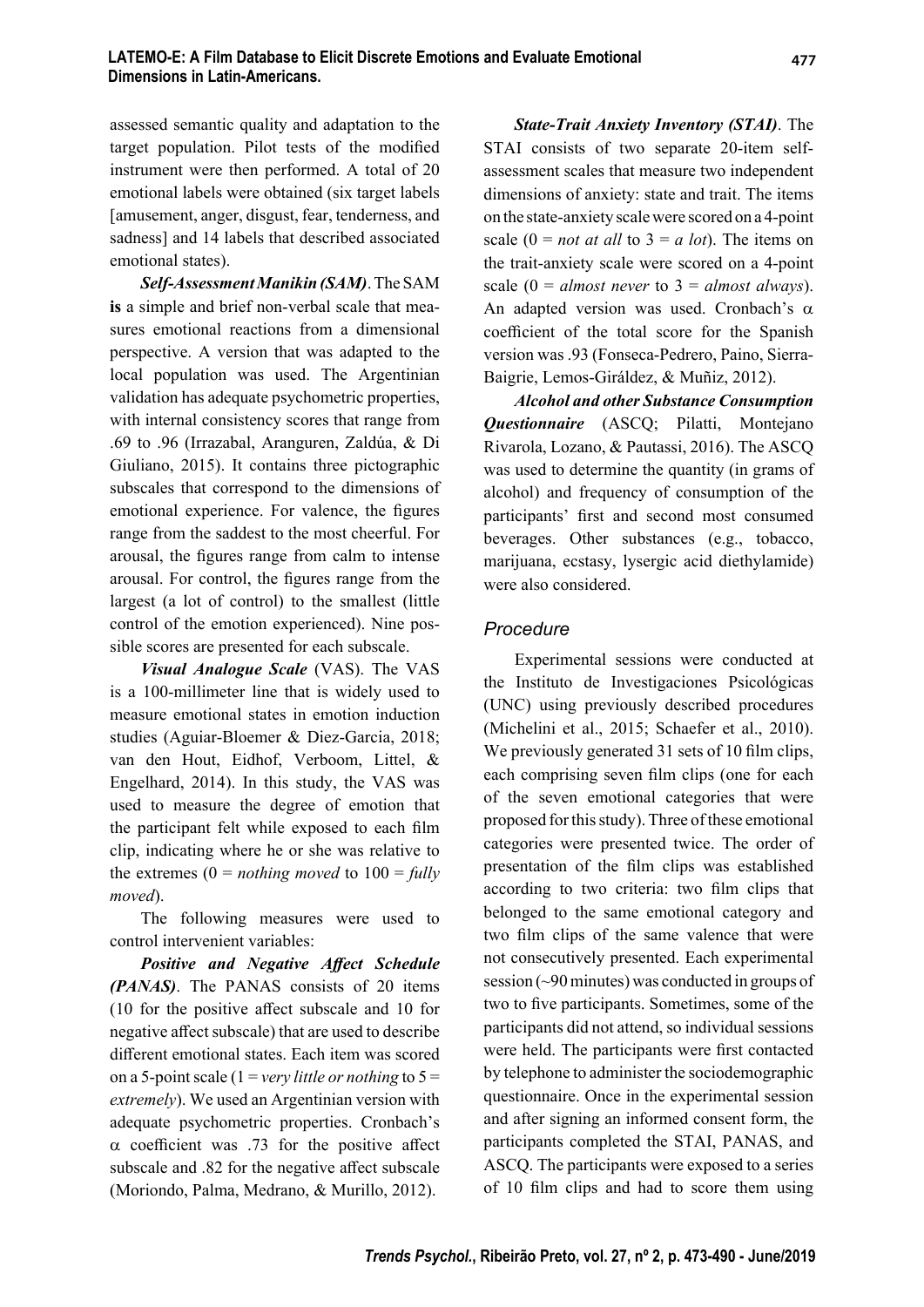the VAS, SAM, and CED. The film clips were presented individually on 19-inch color screens with headphones. Each film clip was preceded by a slide with the following instructions: *Dear participant, now you will watch a film clip.* At the end of each clip, another slide said: *Now we ask you, please, to complete the three questionnaires. Once you complete them, we will ask you to please stay relaxed with your eyes closed until new instructions are announced.* Finally, at the end of the audio-visual presentation, the third slide showed: *The experimental session is over. Thank you!*

### *Data Analysis*

First, outliers and inconsistences in responses were identified. Second, the  $\chi^2$  test was performed, and Spearman's correlations and Pearson's correlations were calculated to determine whether the participants' performance was associated with individual/group experimental sessions, alcohol consumption (frequency and quantity of the first and second most consumed beverages), other substance consumption (yes or no), and whether they had seen the film clip previously. Third, to determine the ability of the film clips to elicit the target emotions, frequencies were calculated to obtain percentages of scores on the VAS, SAM, and CED for each film clip. For the VAS, scores  $\leq 50$ were considered neutral, and scores > 50 were considered emotional. For the SAM-valence, scores between 1 and 3 were considered pleasant, scores between 4 and 5 were considered neutral, and scores between 7 and 9 were considered unpleasant. For the SAM-arousal, scores between 1 and 5 were considered low arousal, and scores between 6 and 9 were considered high arousal. For SAM-control, scores between 1 and 5 were considered a lot of control, and scores between 6 and 9 were considered little control. For the CED, scores between 5 and 7 were considered a lot of emotion. Kappa coefficients were also calculated to determine the concordance of responses for each target emotional label relative to the rest of the emotional CED tags for each film clip. Finally, because the CED does not have any label for the neutral category, the

relative frequencies of scores between 1 and 3 (no emotion) for CED tags were considered.

### **Results**

# *Preliminary Analysis*

No multivariate atypical cases and three univariate atypical cases were identified  $(z >$  $\pm$  3.29) but not eliminated. With regard to data distribution, most of the variables presented kurtosis and asymmetry values between -2 and +2. No inconsistencies were found in responses on the PANAS or STAI. Scores on the VAS, SAM, and CED for each film clip were not associated with substance use or with whether the participants had seen the film clips previously. Although the evaluations were conducted mainly in groups, in some cases only one participant attended the experimental session (38% of the participants were evaluated individually, but their performance was not affected by this).

# *Analysis of Emotional Experience*

Table 1 shows the characteristics of the emotional experiences that were induced by each film clip: percentages of responses for each film clip on the VAS and SAM and target emotional label on the CED. Most of the indices were theoretically expected when considering scores that are presented in the data analysis section. Additionally, matching between the target emotional labels and the rest of labels from the CED (except for neutral) is also presented. Most of them were matching with no or low significance (Landis & Koch, 1977).

Table 2 shows the percentages of responses for each film clip from the neutral category for the VAS, SAM, and CED emotional tags. All of them were theoretically expected when considering the scores that are presented in the data analysis section. In this case, the percentages of expected scores (between 1 and 3) were also considered for the anxiety and bewilderment labels, of which percentages > 50% were obtained, except for the *Amelie* clip.

Some clips, such as those that corresponded to *Dumplings* (disgust), *(500) Days of Summer*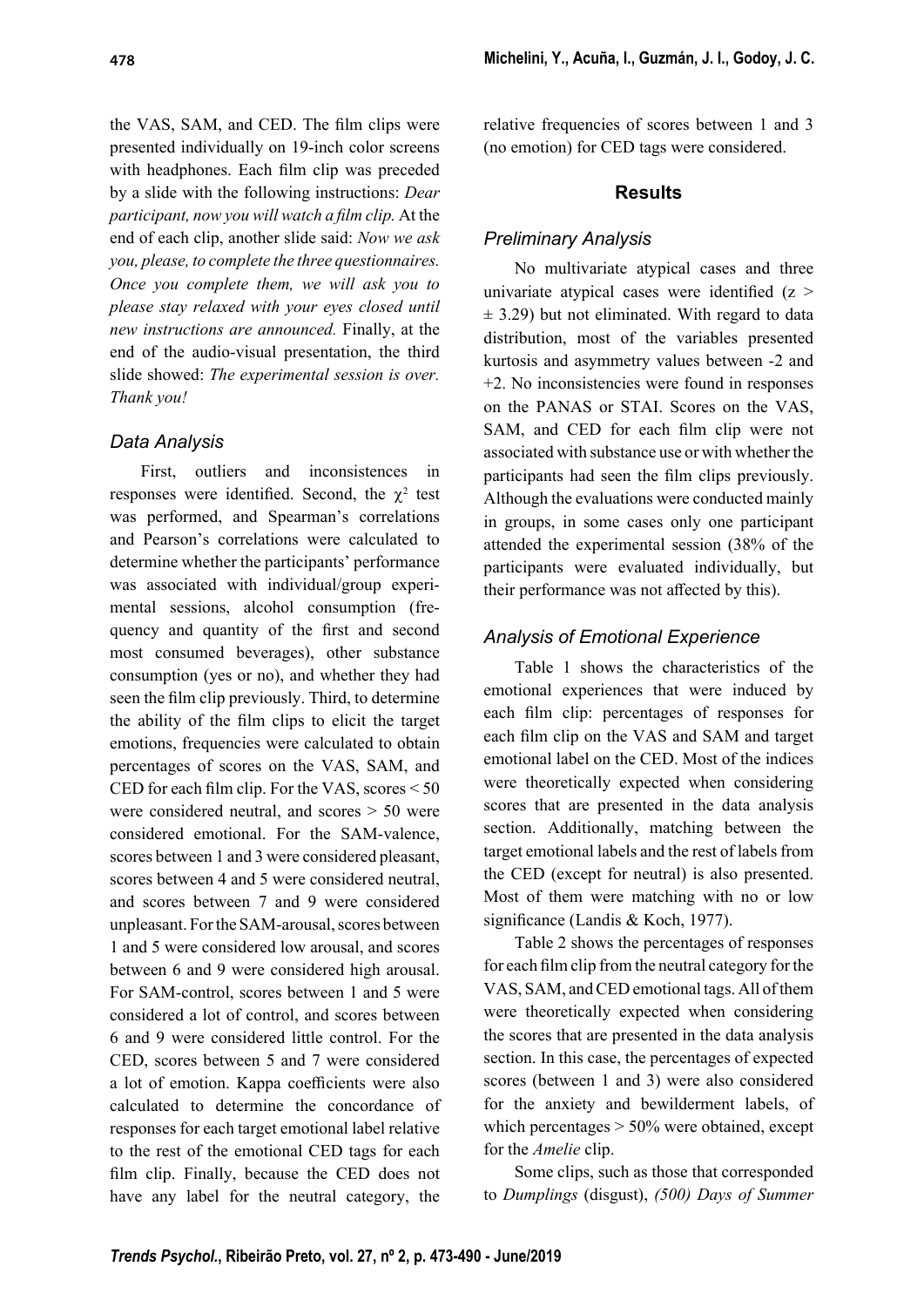(sadness), and *Catch and Release* (tenderness), did not present the expected scores in most of the indices that were considered. Additionally, other clips, such as *Black Swan 1* (disgust), *When All Is Lost* (anger), and *Gladiator* (anger), although they presented expected scores for the emotion and on the subscales of the SAM, the percentage of expected scores for the target emotion of the CED did not reach 20%. Therefore, of the 70 film clips, only those with optimal scores were selected. Considering the scores on the VAS, SAM, and CED, four film clips (underlined in Table 1 and Table 2) were selected for each emotional category with appropriate values according to the defined criteria (28 total).

#### **Discussion**

The aim of Study 1 was to identify and select a set of film clips in the Latin American Spanish language with the ability to induce seven emotional states: disgust, amusement, anger, fear, neutral, tenderness, and sadness. Consistent with previous studies (Fernández Megías et al., 2011; Schaefer et al., 2010), film clips that have been shown to work as inducers of emotional categories were obtained. In terms of the intensity of emotions, an average of 73% scored higher than 50% for the target emotion that was provoked by the film clip. This result shows that ~27% of the respondents did not experience the target emotion. However, according to the recommendations of Rottenberg, Kovacs, and Yaroslavsky (2018), reporting values of nonresponses to an emotion helps improve some methodological and theoretical aspects of the study of emotion. For example, nonrespondents could present difficulties with social cognition abilities or have an attitude of resistance to emotion induction. Scores for valence and arousal were similar, in which 66%, 73%, and 53% of the participants presented the expected scores on valence, arousal, and control, respectively. Moreover, the film clips were eff ective in terms of *discreteness*, in which the scores provided evidence of matching the target emotion and discrimination relative to the other emotions that were studied. Similar results were obtained in previous studies that used the same procedures (Gabert-Quillen et al., 2015; Gross & Levenson, 1995; Samson et al., 2015).

Neutral-category film clips, in most cases, did not induce anxiety or bewilderment, which could be associated with feelings of boredom. Importantly, boredom is an index of the malfunction of neutral stimuli because it might indicate a bias toward negative emotion induction (Bradley & Lang, 2007).

Among the 28 selected film clips, some presented significant concordance between scores that were assigned to the target emotion and scores that were assigned to other emotions, which could affect the *discreteness* of these clips. In fact, the film clips  $CON4$  (fear) and NPR (sadness) presented significant concordance between the target emotion and tenderness. However, this concordance had nonsignificant power (Landis & Koch, 1977). Additionally, this concordance was expected because children act in both scenes. Several studies have shown that stimuli that include children provoke a bias toward pleasantness in the experimentation of emotion (e.g., Irrazabal et al., 2015). The film clip ECHII (disgust) presented significant concordance with anger and sadness. The film clip CEC (anger) presented significant concordance with disgust and fear. The film clip IRR (anger) presented significant concordance with sadness. However, the concordance of all of these had nonsignificant power. Finally, the film clip DJA (anger) presented significant concordance with sadness. Although this concordance was acceptable, this film clip was identified as optimal because of the scores that it received in the other criteria. Gross and Levenson (1995) stated that it is presumptuous to assume that a film clip provokes only a single emotion and not other emotions. *Discreteness* (i.e., a film clip's quality index) refers to the ability of the film clip to provoke an emotion intensely and other emotions to a lesser extent. Additionally, some studies have provided evidence that film clips can induce mixed emotions (e.g., Samson et al., 2015), and obtaining optimum scores for the *discreteness* of anger and fear is difficult (Gabert-Quillen et al., 2015).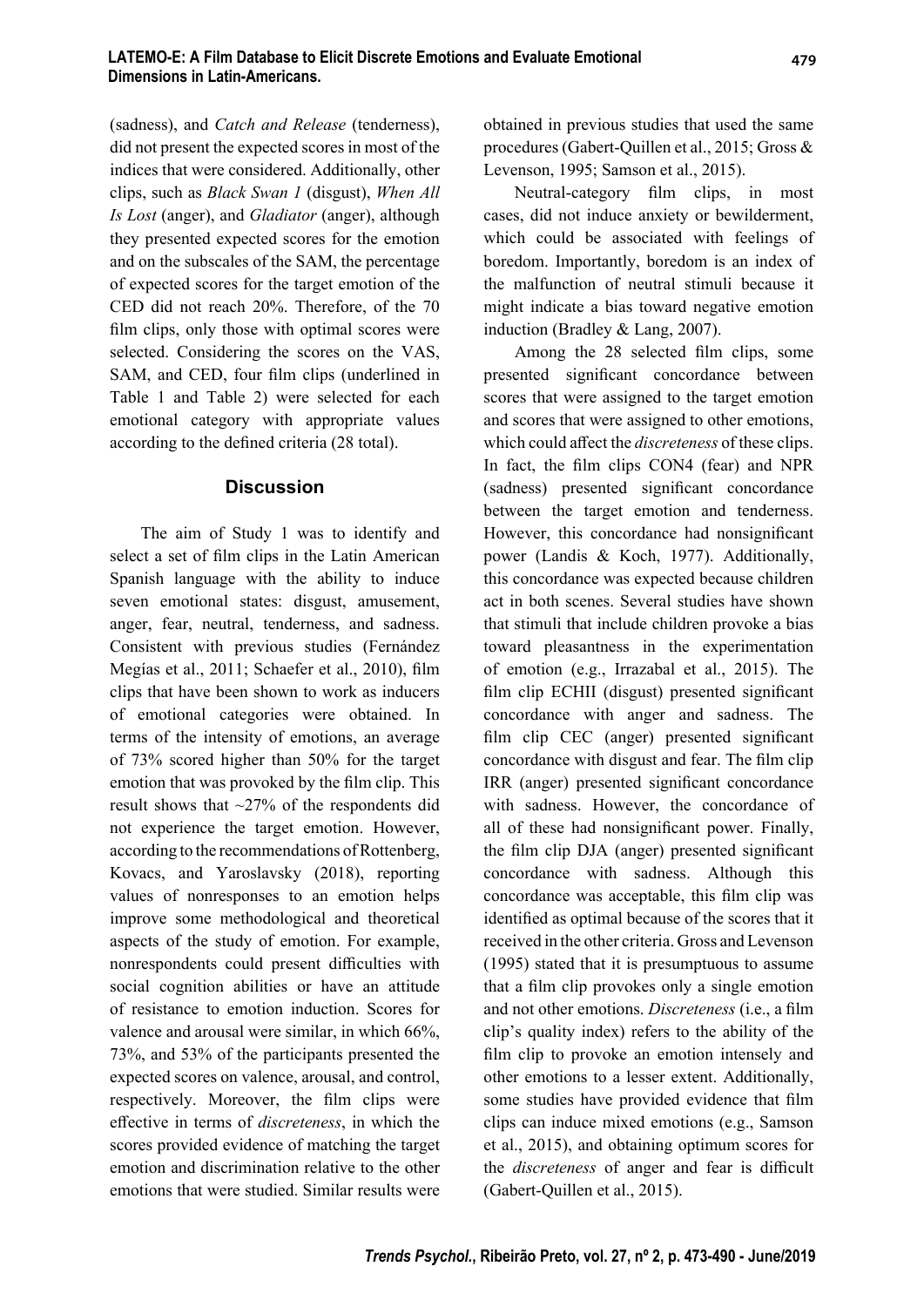|                |                                       | <b>VAS</b><br>$(\%)$ |          | SAM $(%)$ |          | <b>CED</b><br>$(\%)$ | CED Target Label<br>$\times$ |                            |         |            |            |               |  |
|----------------|---------------------------------------|----------------------|----------|-----------|----------|----------------------|------------------------------|----------------------------|---------|------------|------------|---------------|--|
|                |                                       |                      |          |           |          |                      |                              | <b>CED</b> Emotional Label |         |            |            |               |  |
| EMOTION        | Film Clip (Abbreviation)              | Target Emotion       | Valence  | Arousal   | Control  | Target Label         | Disgust                      | Anger                      | Fear    | Sadness    | Amusement  | Tenderness    |  |
| <b>DISGUST</b> | Planet Terror (PTE)                   | 79                   | 68       | 90        | 58       | 89                   |                              | .00.                       | $-.02$  | .02        | .03        | .00           |  |
|                | The Human Centipede II (ECHII)        | 83                   | 78       | 96        | 67       | 78                   |                              | $.15*$                     | .11     | $.12*$     | $-.04$     | .00           |  |
|                | Slumdog Millionaire (QQM)             | 65                   | 35       | 80        | 50       | 60                   |                              | .00                        | $-.02$  | .06        | .06        | $-.03$        |  |
|                | Kynódontas (COL)                      | 65                   | 90       | 85        | 65       | 55                   |                              | $-.02$                     | .05     | .08        | .00        | .00           |  |
|                | <b>Inglorious Bastards</b>            | 40                   | 73       | 80        | 27       | 54                   |                              | .01                        | .00     | $-.07$     | $-.01$     | .00           |  |
|                | Dumplings                             | 15                   | 20       | 30        | 25       | 15                   |                              | .02                        | $-.06$  | .07        | .02        | $-.07$        |  |
|                | <b>Black Swan 1</b>                   | 90                   | 65       | 90        | 65       | 10                   |                              | .05                        | $.35*$  | $-.03$     | .20        | .02           |  |
|                | <b>Black Swan 2</b>                   | 87                   | 33       | 10        | 67       | 34                   |                              | .05                        | .06     | $.23*$     | $-.13$     | .08           |  |
|                | El Laberinto Del Fauno                | 60                   | 40       | 60        | 20       | 47                   |                              | .00                        | .10     | .01        | $-.08$     | $-.05$        |  |
|                | Hostel                                | 80                   | 73       | 87        | 67       | 54                   |                              | $.25*$                     | .03     | .09        | .03        | .00           |  |
| <b>ANGER</b>   | Irréversible (IRR)                    | 84                   | 100      | 100       | 53       | 84                   | .13                          |                            | .10     | $.19*$     | .00        | .00           |  |
|                | Django Unchained (DJA)                | 93                   | 87       | 93        | 73       | 74                   | .20                          |                            | .07     | $.33*$     | .05        | $-.07$        |  |
|                | The Kite Runner (CEC)                 | 90                   | 85       | 90        | 65       | 70                   | $.18*$                       |                            | $.11*$  | .00.       | .00        | .00           |  |
|                | 12 Years a Slave 2 (12A2)             | 70                   | 95       | 90        | 75       | 65                   | .11                          |                            | $-.02$  | $.18$      | .00        | .00           |  |
|                | 12 Years a Slave 1                    | 85                   | 100      | 85        | 50       | 35                   | .15                          |                            | .08     | $.10\,$    | .00        | .13           |  |
|                | Taken                                 | 60                   | 45       | 75        | 60       | 40                   | .02                          |                            | .13     | $.32*$     | .00        | $-.06$        |  |
|                | Carrie                                | 68                   | 53       | 53        | 37       | 32                   | $-.01$                       |                            | .02     | .14        | .06        | .01           |  |
|                | All Is Lost                           | 67                   | 67       | 61        | 50       | 18                   | .00                          |                            | .05     | $-.01$     | .18        | .02           |  |
|                | Gladiator                             | 79                   | 73       | 74        | 42       | 12                   | .09                          |                            | $.27*$  | $-.02$     | $-.07$     | $-.08$        |  |
|                | Man on Fire                           | 65                   | 40       | 60        | 35       | 20                   | .03                          |                            | .02     | .13        | $-.06$     | .00           |  |
|                | The Conjuring 2 (CON2)                | 100                  | 80       | 100       | 87       | 93                   | .00                          | .00                        |         | .00        | .00        | .00           |  |
|                | The Conjuring 3 (CON3)                | 75                   | 81       | 94        | 63       | 69                   | .00                          | .00                        |         | .03        | .02        | .00           |  |
|                | Mirrors (ESI)                         | 93                   | 86       | 93        | 67       | 67                   | $-.01$                       | $-.03$                     |         | $-.07$     | $-.01$     | $-.01$        |  |
|                | The Conjuring 4 (CON4)                | 93                   | 71       | 100       | 79       | 64                   | $-.04$                       | $-.01$                     |         | .01        | .10        | $.11*$        |  |
| FEA            | The Conjuring 1                       | 65                   | 60       | 95        | 60       | 55                   | .00                          | $-.01$                     |         | $.00\,$    | .05        | .00.          |  |
|                | The Descent                           | 65                   | 50       | 70        | 65       | 30                   | .19                          | .02                        |         | .03        | $-.13$     | .01           |  |
|                | The Rite                              | 81                   | 50       | 88        | 50       | 44                   | .09                          | $-.05$                     |         | .15        | .06        | .10           |  |
|                | The Woman In Black                    | 61                   | 45       | 61        | 33       | 28                   | .00                          | $-.14$                     |         | $-.08$     | .02        | .00           |  |
|                | Insidious 1<br>Insidious <sub>2</sub> | 83<br>75             | 60<br>60 | 96<br>85  | 61<br>65 | 56<br>40             | .00<br>.01                   | $-.01$<br>$.16*$           |         | .03<br>.07 | .07<br>.06 | $-.02$<br>.00 |  |
|                |                                       |                      |          |           |          |                      |                              |                            |         |            |            |               |  |
| <b>SADNESS</b> | The Boy in the Striped Pajamas (NPR)  | 90                   | 90       | 95        | 55       | 85                   | $-.03$                       | .09                        | .01     |            | .00        | $.08*$        |  |
|                | My Sister's Keeper (DMD)              | 89                   | 73       | 90        | 47       | 74                   | $-.01$                       | .00.                       | .11     |            | .00        | .10           |  |
|                | Never Let Me Go (NMA)                 | 75                   | 45       | 80        | 50       | 70                   | .00                          | $-.04$                     | $-.03$  |            | $-.01$     | $-.02$        |  |
|                | The Impossible (LIM)                  | 85                   | 75       | 75        | 70       | 65                   | .01                          | $-.01$                     | $-.03$  |            | $-.06$     | $-.04$        |  |
|                | 12 Years a Slave 3                    | 65                   | 50       | 70        | 35       | 60                   | .00                          | .06                        | $-.01$  |            | .00.       | .02           |  |
|                | (500) Days of Summer                  | 74                   | 11       | 63        | 47       | 21                   | .02                          | .12                        | .00     |            | $-.06$     | $-.04$        |  |
|                | The Notebook 2                        | 83                   | 35       | 83        | 44       | 50                   | .00                          | .02                        | $-.03$  |            | $-.01$     | .06           |  |
|                | Interstellar                          | 85                   | 75       | 85        | 65       | 55                   | .00                          | .01                        | $-.02$  |            | $-.03$     | .07           |  |
|                | Mystic River                          | 60                   | 40       | 60        | 45       | 45                   | $-.02$                       | $-.02$                     | $.00\,$ |            | $-.01$     | $-.04$        |  |
|                | Et maintenant. on va où?              | 60                   | 60       | 40        | 27       | 33                   | $.06*$                       | .06                        | .01     |            | .05        | $-.03$        |  |

#### **Table 1**

**Percentage of Responses for Each Film Clip on the VAS and SAM and Target Labels of the CED and Associations between Target Label Scores and the Other Label Scores**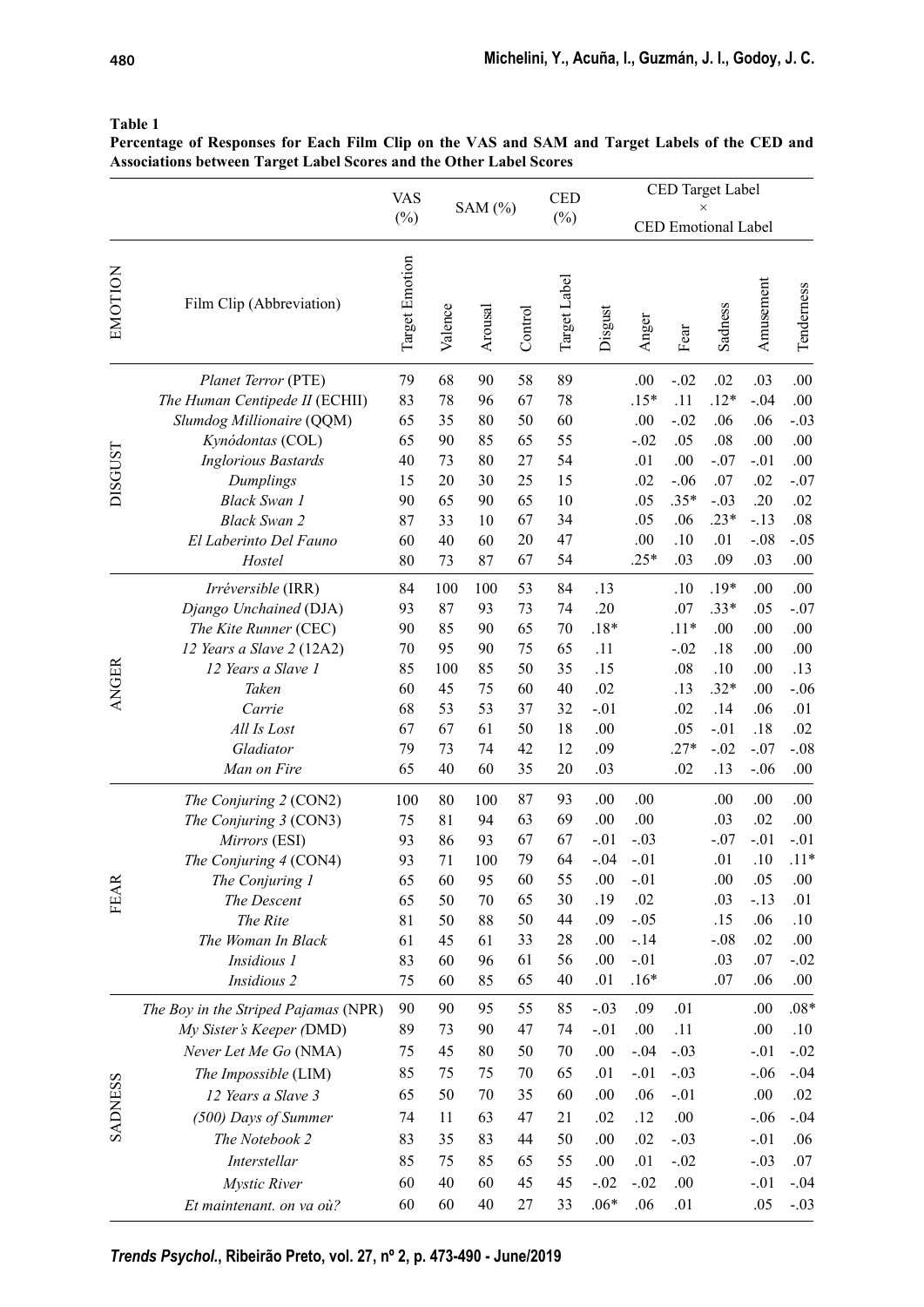#### **LATEMO-E: A Film Database to Elicit Discrete Emotions and Evaluate Emotional Dimensions in Latin-Americans.**

| <b>AMUSEMENT</b>                          | The Hangover Part III (QPAIII)    | 87 | 92             | 88  | 50 | 83 | $-.02$ | $-.01$  | $-.02$ | .00.   |        | $-.04$ |
|-------------------------------------------|-----------------------------------|----|----------------|-----|----|----|--------|---------|--------|--------|--------|--------|
|                                           | <b>Blended</b> (LMF)              | 85 | 90             | 100 | 35 | 80 | .00.   | .00.    | .00.   | .00    |        | $-.03$ |
|                                           | The Hangover (QPAI)               | 60 | 72             | 68  | 24 | 76 | $-.02$ | 03      | $-.01$ | .00    |        | .00    |
|                                           | The Proposal (LPR)                | 78 | 96             | 83  | 44 | 67 | .00    | .03     | .00.   | .00    |        | .12    |
|                                           | A Dirty Shame                     | 91 | 61             | 83  | 44 | 64 | .06    | .01     | $.04*$ | .03    |        | .02    |
|                                           | Anchorman: The Legend Continues   | 60 | 76             | 72  | 48 | 54 | $-.01$ | .02     | .00.   | .00    |        | .07    |
|                                           | The Heat                          | 64 | 76             | 72  | 44 | 64 | $-.01$ | .00.    | .00.   | .00    |        | .00    |
|                                           | <b>Bridesmaids</b>                | 82 | 72             | 64  | 32 | 66 | $-.01$ | .01     | $.05*$ | .00    |        | .00    |
|                                           | Napoleon Dynamite                 | 65 | 75             | 55  | 35 | 65 | $.04*$ | $-.02$  | .00.   | .03    |        | .03    |
|                                           | Easy A                            | 74 | 61             | 70  | 44 | 61 | $-.01$ | $-.04$  | .00.   | .00    |        | .05    |
| $\boldsymbol{\omega}$<br><b>TENDERNES</b> | Pride and Prejudice (OYP)         | 65 | 78             | 61  | 44 | 70 | .00.   | .00.    | .00.   | $-.04$ | .04    |        |
|                                           | Les Choristes (LCO)               | 61 | 58             | 58  | 42 | 65 | .00.   | $-.01$  | .00.   | .02    | .02    |        |
|                                           | He's Just Not that Into You (SNQ) | 79 | 72             | 86  | 38 | 55 | .00.   | .04     | $-.01$ | .00.   | .06    |        |
|                                           | The Notebook (DUP1)               | 70 | 65             | 80  | 50 | 50 | .06    | $-0.11$ | $-.05$ | $-.05$ | .11    |        |
|                                           | Her 2                             | 53 | 40             | 53  | 83 | 30 | .04    | $-0.01$ | .00.   | .02    | .13    |        |
|                                           | Her 3                             | 47 | 42             | 63  | 26 | 42 | .00.   | .00.    | $.05*$ | .04    | .05    |        |
|                                           | And So It Goes                    | 52 | 48             | 52  | 32 | 20 | .00    | $-.04$  | .01    | .04    | $.33*$ |        |
|                                           | Catch and Release                 | 37 | $\overline{4}$ | 46  | 25 | 8  | .00.   | $-.08$  | $-.02$ | $.22*$ | .11    |        |
|                                           | Paris. je t'aime                  | 52 | 60             | 40  | 20 | 44 | .00.   | .00.    | $-.01$ | $-.02$ | .02    |        |
|                                           | Only Lovers Left Alive 2          | 46 | 67             | 42  | 33 | 42 | .00    | .00     | .00.   | .00.   | $.22*$ |        |

#### **Table 2 Percentage of Responses for Each Neutral Film Clip on the VAS and SAM and Target Labels of the CED**

|         |                                                      | VAS $(%)$      | SAM $(\%)$ |         |         | Emotional Targets CED (%) |       |      |         |           |            |         |              |
|---------|------------------------------------------------------|----------------|------------|---------|---------|---------------------------|-------|------|---------|-----------|------------|---------|--------------|
| EMOTION | (Abbreviation)<br>Film Clip                          | Target Emotion | Valence    | Arousal | Control | Disgust                   | Anger | Fear | Sadness | Amusement | Tenderness | Anxiety | Bewilderment |
| NEUTRAL | Her $l$ (ELL1)                                       | 75             | 75         | 62      | 87      | 100                       | 96    | 92   | 88      | 83        | 92         | 83      | 71           |
|         | Holy Motors (HMO)                                    | 96             | 92         | 76      | 76      | 100                       | 100   | 100  | 100     | 100       | 96         | 88      | 64           |
|         | La Vie d'Adele (VDA)                                 | 96             | 100        | 72      | 72      | 100                       | 100   | 100  | 96      | 92        | 100        | 76      | 68           |
|         | Samsara (SAM)                                        | 68             | 64         | 52      | 68      | 100                       | 100   | 100  | 100     | 88        | 88         | 76      | 68           |
|         | Amelie                                               | 72             | 68         | 64      | 60      | 100                       | 100   | 100  | 100     | 72        | 84         | 56      | 40           |
|         | Master and Commander                                 | 72             | 52         | 72      | 80      | 100                       | 100   | 100  | 96      | 68        | 96         | 92      | 80           |
|         | The Bourne Legacy                                    | 60             | 84         | 56      | 64      | 100                       | 100   | 92   | 92      | 84        | 100        | 60      | 56           |
|         | La Grande Bellezza                                   | 96             | 79         | 67      | 92      | 100                       | 100   | 100  | 100     | 88        | 100        | 83      | 54           |
|         | Ingen Numsil – Die Geschichte<br>vom weinenden Kamel | 86             | 92         | 69      | 65      | 100                       | 97    | 97   | 97      | 100       | 86         | 83      | 52           |
|         | Only Lovers Left Alive 1                             | 96             | 88         | 76      | 84      | 100                       | 100   | 100  | 100     | 88        | 100        | 80      | 52           |

*Note*. VAS, Visual Analogue Scale; SAM, Self-Assessment Manikin; CED, Discrete Emotions Questionnaire. The data are expressed as a percentage of responses by each category. 1 Numeration to extracted film clips from the same film.

*Note*. VAS, Visual Analogue Scale; SAM, Self-Assessment Manikin; CED, Discrete Emotions Questionnaire; %, percentage of responses by each category; \*significant association; 1 Numeration to extracted film clips from the same film; I Numeration belonging to the name of the film.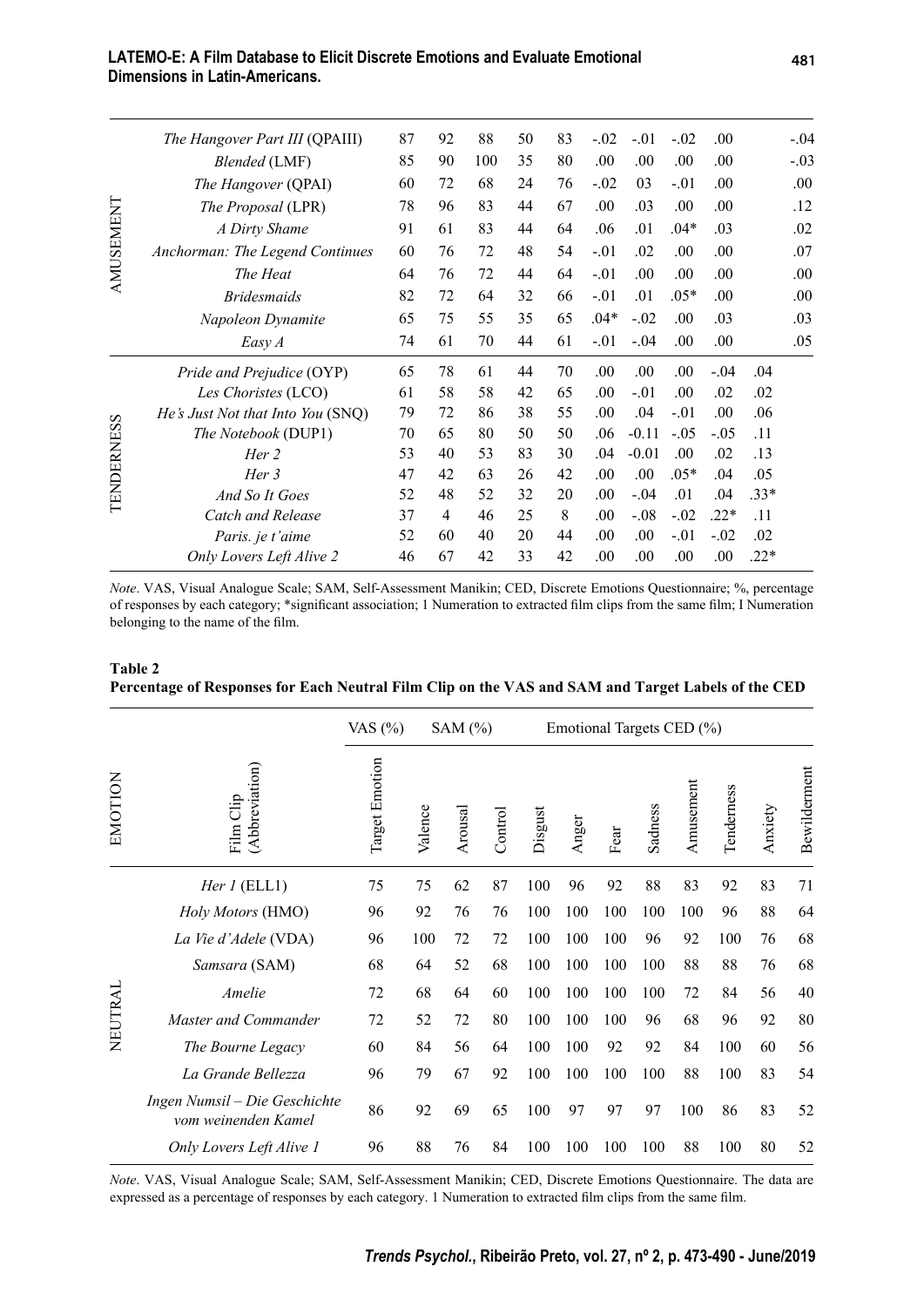### **Study 2: Evaluation of Selected Film Clips**

#### **Methods**

### *Participants*

A new sample consisted of 106 participants  $(62.3\%$  women; age range = 17-29 years, mean age = 20.96 years,  $SD \pm 2.45$  years) from UNC and UTN. The inclusion criteria were the same as those in Study 1. The frequency of film viewing was 17.9% daily, 42.5% weekly, 33% monthly, and 6.6% annually.

### *Instruments*

**Film Database**. The film clips that were selected in Study 1 are available at https://doi. org/10.6084/m9.figshare.5372782.v1

*Post-Emotion Eliciting Questionnaire* (PEEQ). Based on previous studies (Fernández Megías et al., 2011; Rottenberg, Ray, & Gross, 2007), we provided the following instructions: *Please indicate with a cross what was the emotion you felt while watching the film clip* (response options: *disgust, amusement, anger, fear, neutral, tenderness, sadness, and other*)*.* The participants could choose just one of the given options. In Study 2, the *other* responses were recoded according to the conceptually most related emotional category. We also included the VAS and SAM valence and arousal subscales. The protocol also included six questions to measure certainty (e.g., *Could you predict what will happen in that situation?*) and control (e.g., *What is happening in that situation would be controlled by circumstances beyond your control?*; Ellsworth, 2013). Certainty and control are two dimensions of cognitive appraisal for discrete emotions. Finally, we included one question (*Have you seen this film-clip before?*) to control for prior exposure to the film clip that the participants had just watched.

Study 2 also included the sociodemographic questionnaire, PANAS, STAI, and ASCQ from Study 1.

### *Procedure*

The study was conducted in a classroom that was equipped with computers in groups of five to 15 participants. All of the participants expressed interest in participating voluntarily and signed an informed consent form before starting the experiment. Each participant had a computer and headphones and was exposed to the 28 film clips that were selected in Study 1. The order of film clip presentation was based on the same criteria in Study 1. Three series of film clips were presented in random order to control for order effects. The procedure of Study 2 was similar to Study 1. Comprehension of the PEEQ was tested using the film clip *Blue* (Fernández Megías et al., 2011).

## *Data Analysis*

First, we performed analyses to identify outliers and inconsistencies of responses on the PANAS and STAI and associations with substance use, whether the participants had seen the film clip previously, and the women's menstrual cycle (last week before menstruation, which is particularly sensitive to emotional processes; Sacher, Okon-Singer, & Villringer, 2013). Second, we placed the 28 stimuli in a two-dimensional emotional space, determined by mean scores for SAM-valence and SAMarousal for the total sample and by sex, and calculated the quadratic correlation between both dimensions. We also performed repeatedmeasures analysis of variance (ANOVA) to analyze differences in SAM-valence and SAMarousal scores based on the emotional categories and sex. Third, repeated-measures ANOVAs were performed to analyze differences in VAS, certainty, and control scores based on emotional categories and sex. Statistically significant interactions were further explored using planned comparisons.

#### **Results**

## *Preliminary Analysis*

No univariate atypical cases were identified  $(z > \pm 3.29)$ , but two cases were multivariate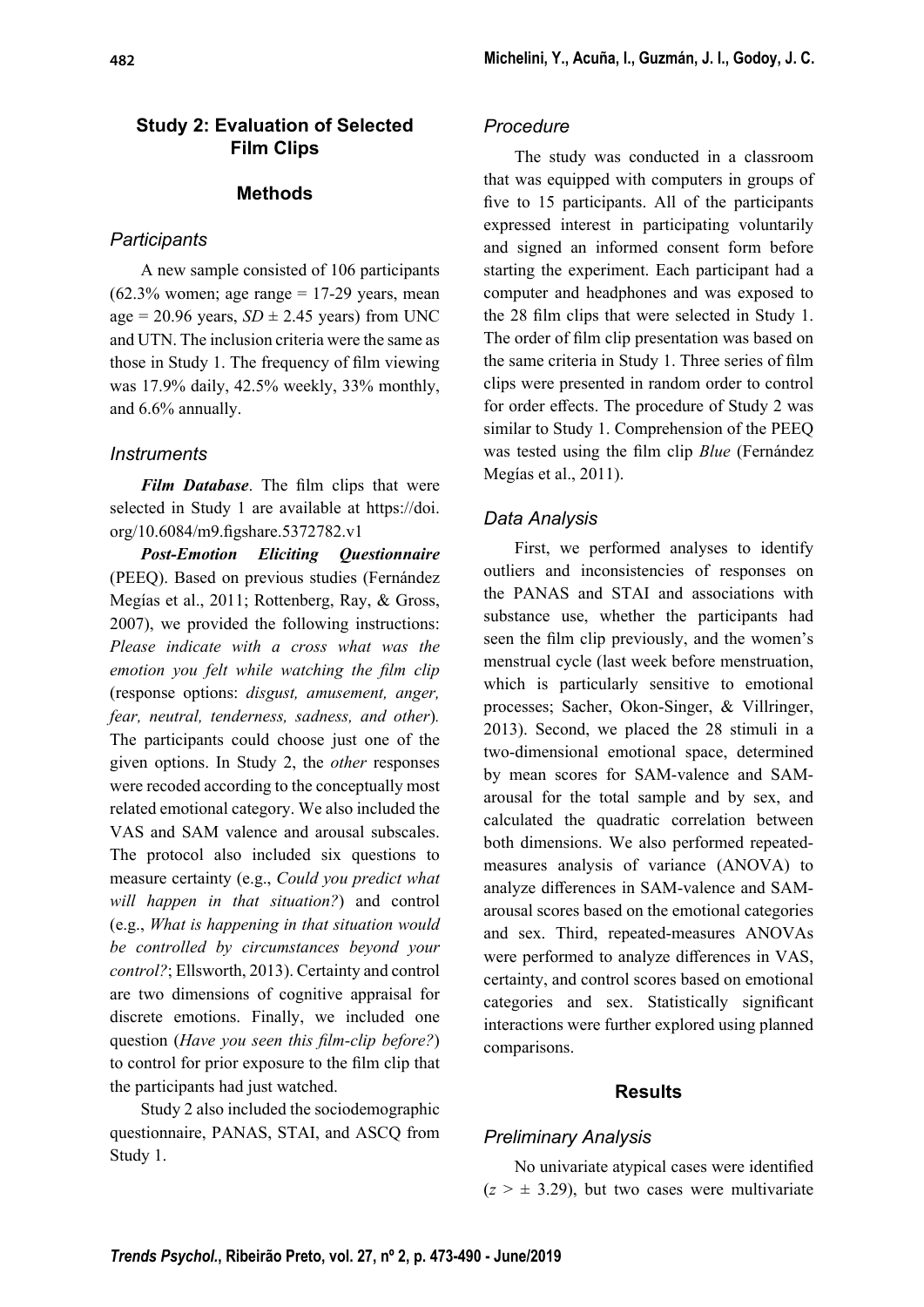atypical. Considering that the presence of atypical cases can distort results, the data analyses were performed both with and without atypical cases, and no differences were found between these statistical approaches. Concerning data distribution, most of the variables presented asymmetry and kurtosis values between -2 and +2. No inconsistencies were found in the responses on the PANAS and STAI. Scores on the VAS, SAM, and CED for each film clip were not associated with substance use, whether the participants had previously seen the film clips, or the women's menstrual cycle.

# *Dimensions of the Emotional Experience: Valence and Arousal*

*Two-Dimensional Emotional Space*. Figure 1 shows the  $28$  film clips (points) in the two-dimensional emotional space, determined by mean scores on SAM-valence and SAMarousal. The quadratic correlation between the two dimensions was  $R^2 = .52$ . Figure 1 shows that the film clip distribution has a boomerang shape. From a central and neutral point, it extends two arms, one positive (upper) and one negative (lower). Film clips that belong to the amusement and tenderness categories are located toward the positive quadrant (upper left), and film clips that belong to the disgust, anger, fear, and sadness categories are in the negative quadrant (lower left). Film clips that belong to the neutral category are in a two-dimensional medial position. Although the positive-pole and negative-pole film clips are located to the left (indicating greater arousal), the negative pole has a greater leftward inclination than the positive pole.



Figure 1. Dispersion of the 28 identified film clips according to SAM-valence and SAM-arousal mean **scores. 1,** *Planet Terror***; 2,** *The Human Centipede II***; 3,** *Kynódontas***; 4,** *Slumdog Millionaire***; 5,** *12 Years a Slave 2***; 6,** *Irréversible***; 7,** *Django Unchained***; 8,** *The Kite Runner***; 9,** *The Conjuring 4***; 10,** *The Conjuring 2***; 11,** *Mirrors***; 12,** *The Conjuring 3***; 13,** *My Sister's Keeper***; 14,** *The Impossible***; 15,** *Never Let Me Go***; 16,** *The Boy in the Striped Pajamas***; 17,** *Blended***; 18,** *The Proposal***; 19,** *The Hangover Part III***; 20,** *The Hangover***; 21,**  *Les Choristes***; 22,** *He's Just Not that Into You***; 23,** *The Notebook***; 24,** *Pride and Prejudice***; 25,** *Holy Motors***; 26,**  *Her 1***; 27,** *La Vie d'Adele***; 28,** *Samsara***.**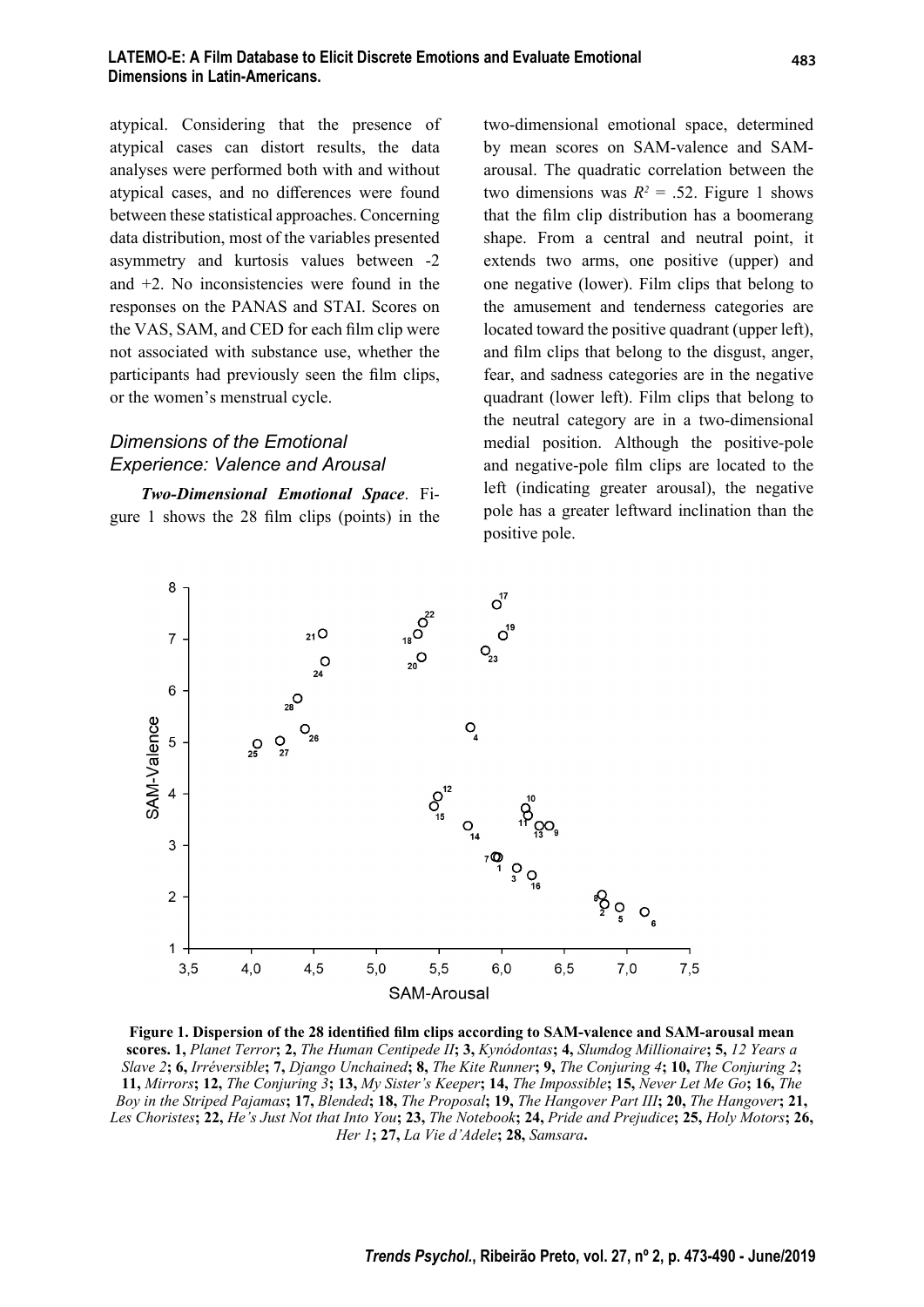# *Discreteness of the Emotional Experience: VAS, Certainty, and Control*

*VAS Score*. The repeated-measures ANOVA showed a significant main effect of emotional category on VAS scores  $(F_{6.522} = 51.11,$  $p \leq .0001$ ,  $p2p = .37$ ). Planned comparisons showed significant differences between all emotional categories, with the exception of differences between disgust and amusement, between disgust and tenderness, between amusement and tenderness, and between anger and sadness (Figure 2). Although no main effects of sex or interactions with sex were found, oneway ANOVAs showed that VAS scores were significantly higher in females than in males in sadness  $(F_{1,103} = 4.70, p \le .05, \text{eta2p} = .04)$  and tenderness  $(F_{1,102} = 5.32, p \le .05, \eta 2p = 0.05)$ .

*Certainty Score*. The repeated-measures ANOVA showed a significant main effect of emotional category of certainty  $(F_{6,516} = 75.05,$  $p \leq .0001$ ,  $p2p = .47$ ). Planned comparisons showed that certainty scores for anger were significantly higher than for fear; scores for amusement were significantly higher than for fear, and scores for anger were significantly higher than for amusement (Figure 3A).

*Control Score*. The repeated-measures ANOVA showed a significant main effect of emotional category on control  $(F_{6,516} = 57.02, p \leq$ .0001,  $p2p = .40$ ). Planned comparisons showed that control scores for anger were significantly higher than for fear, scores for amusement were significantly higher than for fear, scores for anger were significantly higher than for sadness, scores for amusement were significantly higher than for sadness, and scores for anger were significantly higher than for amusement (Figure 3B).



**Figure 2. Mean + standard error of Visual Analogue Scale (VAS) scores according to emotional categories.**

#### **Discussion**

The aim of Study 2 was to evaluate the film clips that were selected in Study 1 according to dimensions of the emotion (valence and arousal), a subjective analogical report of the intensity of the emotional experience (VAS), and other dimensions of cognitive evaluation of the discrete emotions (certainty and control).

After locating the 28 film clips in the twodimensional emotional space that was delimited by valence and arousal, the distribution of the stimuli adopted the typical boomerang shape that was previously reported in emotional image validation studies (Irrazabal et al., 2015; Moltó et al., 2013). This boomerang shape refers to a neutral center of low arousal from which two arms (one positive and one negative) split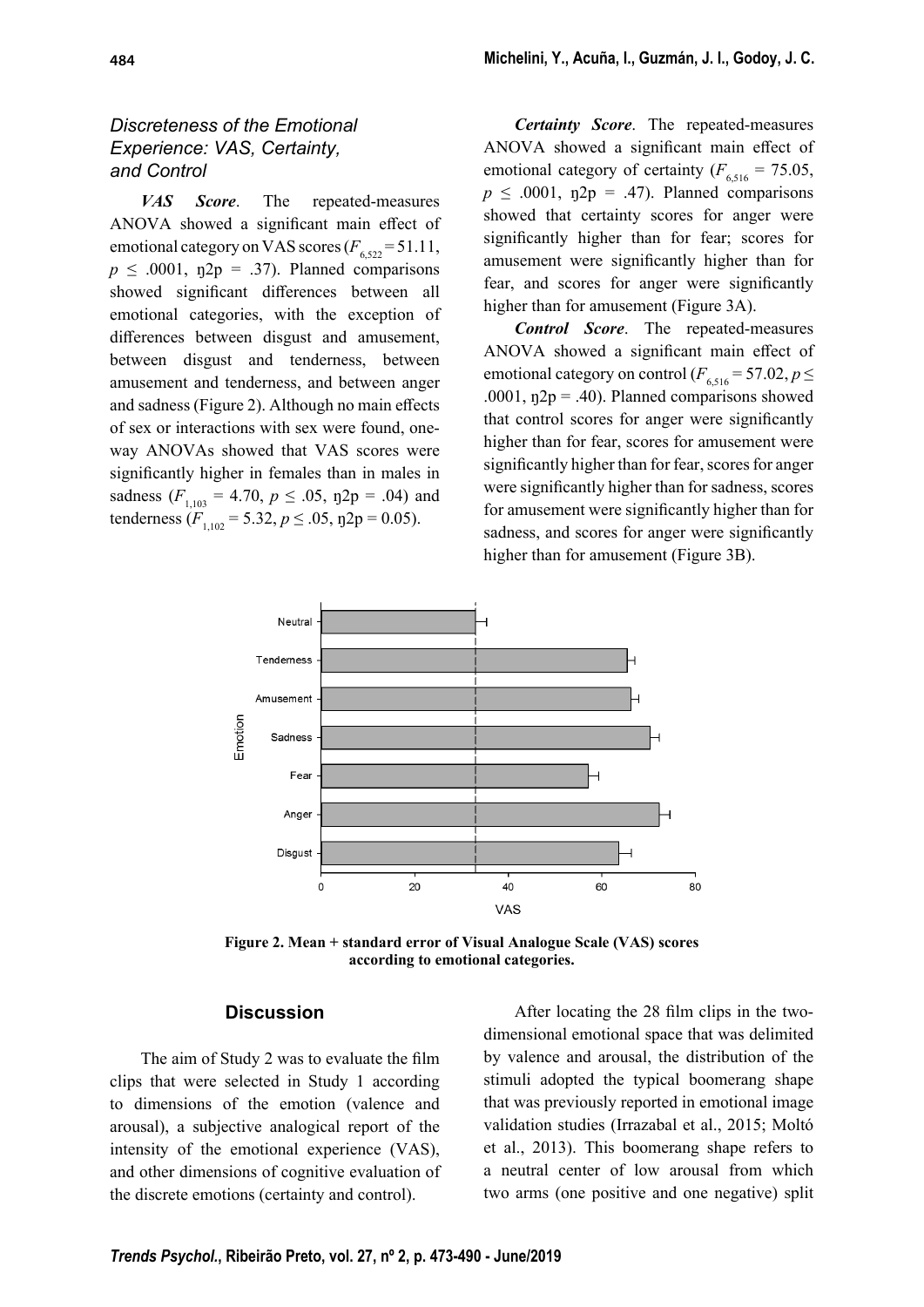**LATEMO-E: A Film Database to Elicit Discrete Emotions and Evaluate Emotional Dimensions in Latin-Americans.**



**Figures 3. Mean + standard errors of certainty (A) and control (B) according to emotional categories.**

increases in arousal. Consistent with these previous studies (Aguado, Fernández-Cahill, Román, Blanco, & Echegaray, 2016; Irrazabal et al., 2015; Moltó et al., 2013; Zupan & Babbage,  $2016$ ), the boomerang placed neutral film clips in a neutral and calm center, and the rest of the clips were distributed at the poles. The negative pole (anger, disgust, fear, and sadness) has more arousal than the positive pole (amusement and tenderness). Some of the anger clips had the most valence and arousal in the negative pole, and some of the amusement clips had the highest valence and arousal in the positive pole. The set of film clips adopted the expected distribution in the two-dimensional emotional space, consistent with the dimensional properties of the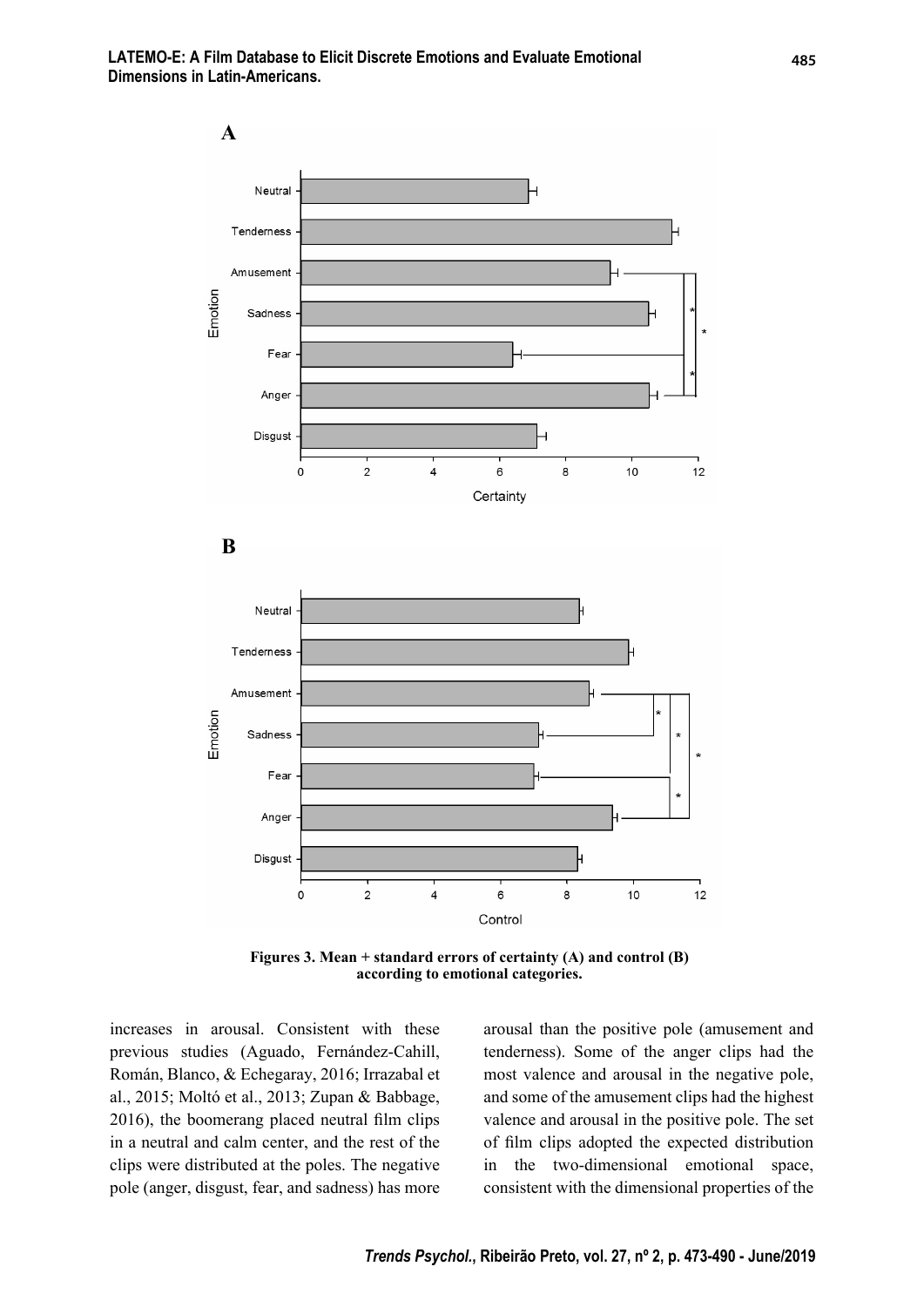emotional experience (Bradley & Lang, 2007). Additionally, the location of another kind of stimuli, in this case audio-visual stimuli, result in a novel contribution to research on emotions.

With regard to the results for the VAS for each emotional category, film clips that belonged to disgust, anger, fear, sadness, amusement, and tenderness provoked a significantly more intense emotional experience than neutral film clips, and anger and sadness were the most intense categories. This result may be considered an improvement over a previous study in which intense emotions were generated for sadness but not for anger (Zupan & Babbage, 2016).

Finally, the certainty and control indices were considered only for some of the emotional categories. Based on the ATF, specifically anger, fear, sadness, and amusement, these emotions are the most accurate with regard to the certainty and control indices (Ellsworth, 2013; Keltner & Lerner, 2010). Thus, anger and amusement were the emotional experiences that were most associated with certainty and control over fear. Additionally, for both certainty and control, anger scores were significantly higher than for amusement. Both anger and amusement, which are considered emotions that are associated with certain situations and for which it is possible to identify a human agent that controls the situation, are relevant when considering the impact on different cognitive processes. For example, evidence indicates that anger and amusement affect decisionmaking and increase optimism and tolerance to risky situations compared with fear and sadness (Angie, Connelly, Waples, & Kligyte, 2011). Furthermore, differences in certainty and control between anger and amusement may respond to differences in other properties. They are emotions with different valence and arousal levels. Furthermore, negative emotions are generally more precise and correspond to a response pattern, whereas positive emotions tend to be more diffuse (Ellsworth, 2013). Sadness is expected to show a similar pattern to fear, however, it presented greater certainty than fear. Ellsworth (2013) stated that certainty is not

a simple evaluation pattern and is rather linked to numerous contextual factors. Therefore, some film clips likely provoked sadness that was associated with accurate evaluative judgments. For example, some studies reported that an anger stimulus also induced sadness (Cabral et al., 2017; Gross & Levenson, 1995). Sadness can also be distinguished from anger and amusement in more complex ways. Lench, Tibbett, and Bench (2016) explained that sadness, compared with anger, is associated with irreparable loss, lower emotional expression, and lower psychophysiological activity.

### **General Discussion**

The aim of the present study was to construct a set of film clips in the Latin American Spanish language (LATEMO-E) that are able to induce discrete emotions and measure dimensional aspects of emotion. To achieve this, we performed two studies. In Study 1, film experts were asked to identify pertinent stimuli that induced seven emotions: disgust, anger, fear, sadness, amusement, tenderness, and neutral. Although the film clips were obtained from fictional and commercial stories, which may affect the power of these stimuli to induce emotions (Arminjon et al., 2015), it is important to highlight the advantages of such film clips. For example, all of the films pertained to different countries and cultures. Some were independent films, and all were produced in the last 15 years. Therefore, the film clips are stimuli that have moderate popularity and are applicable to young-adult audiences. LATEMO-E is an emotion-inducing tool with sound ecological validity and quality (Gabert-Quillen et al., 2015).

The LATEMO-E set of film clips includes both intense and discrete stimuli. Extensive evidence shows the existence of specific patterns of responses in subjective emotional reports and central and peripheral nervous system activity in response to specific emotions (Aguado et al., 2016). Several studies have shown that the impact of each discrete emotion on cognition, together with other factors (e.g., age and sex),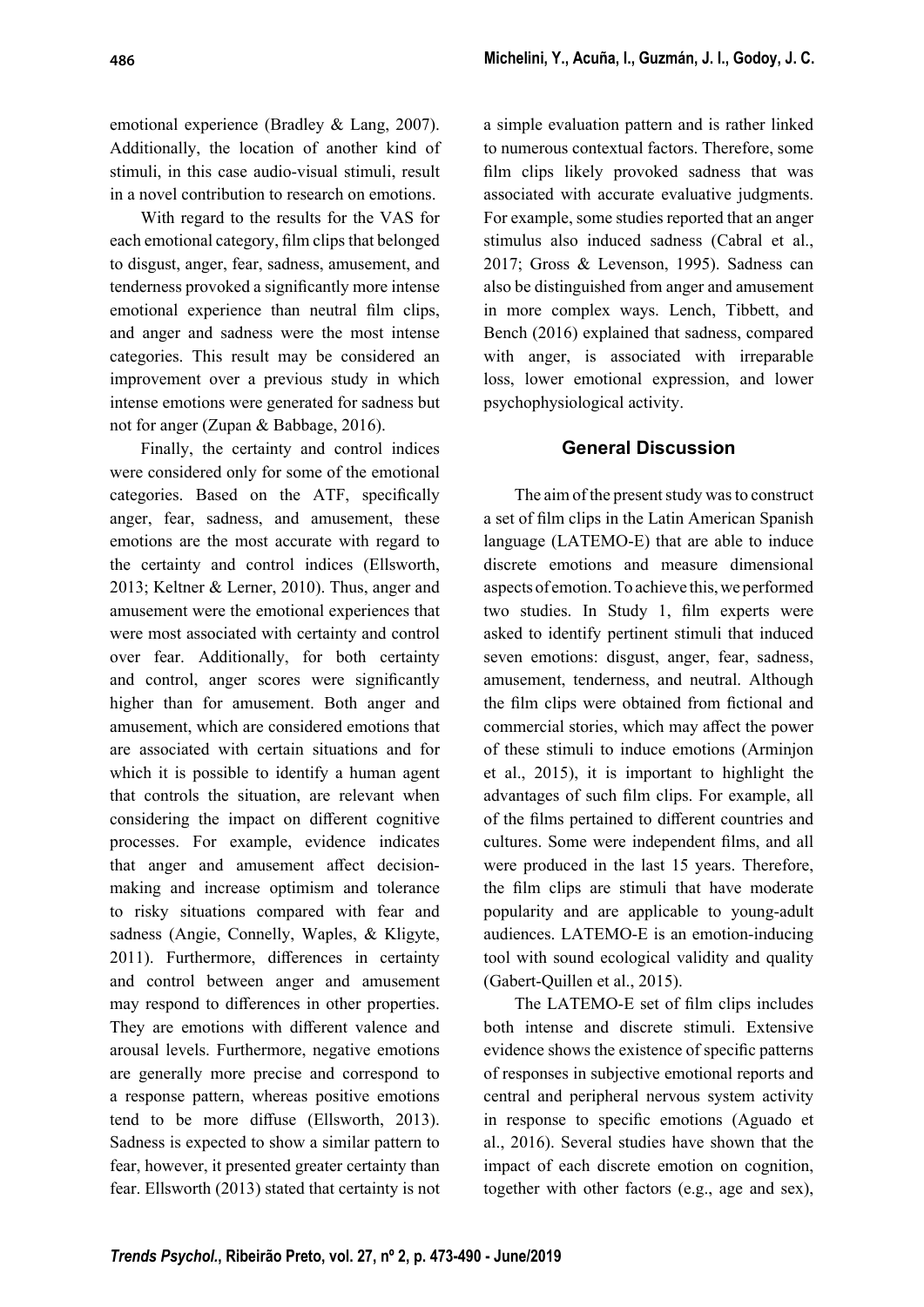is reflected by singular cognitive and behavioral patterns (Ferrer, Maclay, Litvak, & Lerner, 2016; Michelini et al., 2016). Nevertheless, in some cases, the *discreteness* of emotions is relative (Cabral et al., 2017; Gross & Levenson, 1995). Consequently, some emotions can overlap, which might hinder studies of the effects of different emotions.

Study 2 tested a database of 28 film clips with normative data on the dimensionality (valence and arousal), *discreteness* (intensity), and other dimensions of the cognitive evaluation of discrete emotions (certainty and control). We were able to assess both the dimensionality and *discreteness* of the same set of stimuli that induce emotions (e.g., Gabert-Quillen et al., 2015). For example, in the present study, anger had the most exciting and intense traits. However, in the anger category, it was easier to identify the source of control of the emotional situation. Fear was not associated with extreme values of valence, arousal, or intensity. In a fearful situation, an individual may be less able to have tools available to face the situation because of high uncertainty and control that is outside of unidentified circumstances (Ellsworth, 2013).

The integration of categorical and dimensional perspectives has been useful for explaining the mechanisms that underlie the perception (Fujimura & Umemura, 2018) and expression (Mehu & Scherer, 2015) of emotions. Importantly, emotional experiences should be understood as complex, multi-dimensional, and dynamic processes (Keltner & Lerner, 2010). Effects of specific aspects of emotions over cognitive and behavioral processes can thus be elucidated.

Among the limitations of this study, Study 2 should be replicated with a larger sample and with the inclusion of objective measures of emotion, such as heart rate, skin conductance, and electroencephalographic activity (Bianchin & Angrilli, 2012; Bos, Jentgens, Beckers, & Kindt, 2013). Likewise, it would be convenient to advance in replications that include data analysis strategies for each of the clips, which could contribute to report results more accurate for each one of the emotional categories (Gabert-Quillen et al., 2015). Based on the approach of Carvalho et al. (2012), it would also be interesting to test the ability of LATEMO-E to induce emotions without their linguistic features and validate LATEMO in other languages, such as Portuguese.

In summary, the present study advanced the study of emotions by assessing an audiovisual tool in the Latin American Spanish language. LATEMO-E was shown to be useful for inducing several categories of emotions. Normative data were obtained with regard to dimensionality, *discreteness*, and the cognitive evaluation of emotional experiences. We also evaluated sex differences. Finally, if considering recent criticisms to the theory of basic emotions proposed by Ekman (see, for instance, Crivelli et al., 2016) or, the critical views regarding the vast use of WEIRD people in psychological research (Henrich, Heine, & Norenzayan, 2010), such tools as LATEMO-E are becoming increasingly required for the experimental study of emotions, including studies of both development (Gambetti & Giusberti, 2016) and psychopathology (Seeley et al., 2016).

## *Authors' Contributions below:*

Substantial contribution to the concept and design of the study: Yanina Michelini and Juan Carlos Godoy

Contribution to data collection: Yanina Michelini, Ignacio Acuña and Juan Ignacio Guzman

Contribution to data analysis and interpretation: Yanina Michelini, Ignacio Acuña and Juan Ignacio Guzman

Contribution to manuscript preparation: Yanina Michelini and Juan Carlos Godoy

Contribution to critical revision, adding intellectual content: Yanina Michelini and Juan Carlos Godoy

#### *Confl icts of interest*

The authors declare that they have no conflict of interest related to the publication of this manuscript.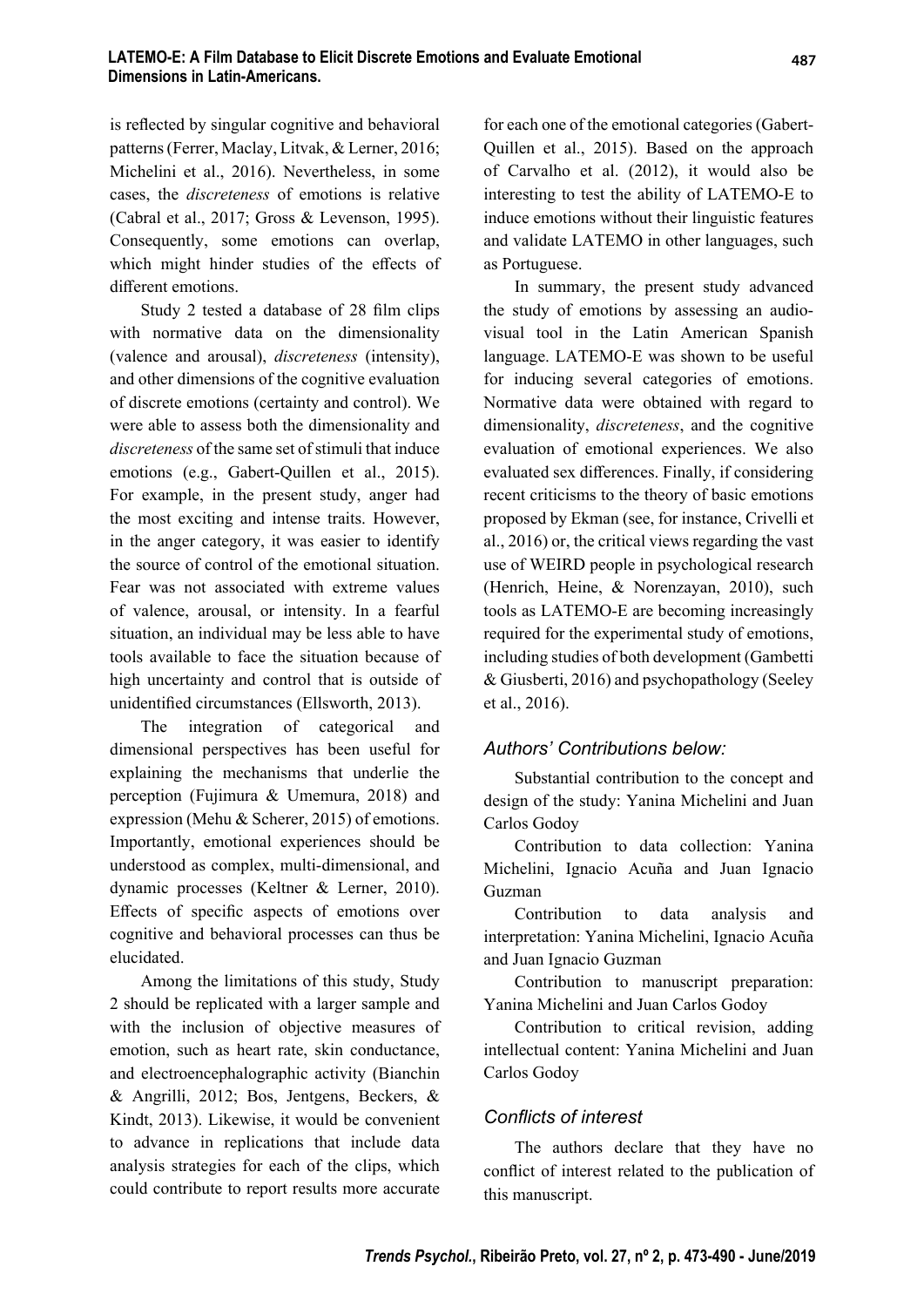#### **References**

- Aguado, L., Fernández-Cahill, M., Román, F. J., Blanco, I., & de Echegaray, J. (2016). Evaluative and psychophysiological responses to short film clips of different emotional content. *Journal of Psychophysiology*, *32*(1), 1-19. doi: 10.1027/0269-8803/a000180
- Aguiar-Bloemer, A. C., & Diez-Garcia, R. W. (2018). Influence of emotions evoked by life events on food choice. *Eating and Weight Disorders*, *23*(1), 45-53. doi: 10.1007/s40519-017-0468-8
- American Psychological Association. (2010). *Ethical principles of psychologists and code of conduct: 2010 amendments*. Retrieved from https://www. apa.org/ethics/code/index.aspx
- Angie, A. D., Connelly, S., Waples, E. P., & Kligyte, V. (2011). The influence of discrete emotions on judgement and decision-making: A meta-analytic review. *Cognition and Emotion*, *25*(8), 1393- 1422. doi: 10.1080/02699931.2010.550751
- Arminjon, M., Preissmann, D., Chmetz, F., Duraku, A., Ansermet, F., & Magistretti, P. J. (2015). Embodied memory: Unconscious smiling modulates emotional evaluation of episodic memories. *Frontiers in Psychology*, *6*, 650. doi: 10.3389/fpsyg.2015.00650
- Bianchin, M., & Angrilli, A. (2012). Gender differences in emotional responses: A psychophysiological study*. Physiology and Behavior*, *105*(4), 925- 932. doi: 10.1016/j.physbeh.2011.10.031
- Bos, M. G., Jentgens, P., Beckers, T., & Kindt, M. (2013). Psychophysiological response patterns to affective film stimuli. *PLoS One*,  $8(4)$ , e62661. doi: 10.1371/journal.pone.0062661
- Bradley, M. M., & Lang, P. J. (1994). Measuring emotion: The self-assessment Manikin and the semantic differential. *Journal of Behavior Therapy and Experimental Psychiatry, 25*(1), 49-59. doi: 10.1016/0005-7916(94)90063-9
- Bradley, M. M., & Lang, P. J. (2007). The International Affective Picture System (IAPS) in the study of emotion and attention. In J. A. Coan & J. J. B. Allen (Eds.), *Handbook of emotion elicitation and assessment* (pp. 29-46). New York: Cambridge University Press.
- Brosch, T., Scherer, K. R., Grandjean, D. M., & Sander, D. (2013). The impact of emotion on perception, attention, memory, and decision-

making. *Swiss Medical Weekly*, *143*, w13786. doi: 10.4414/smw.2013.13786

- Cabral, J. C. C., Tavares, P. S., Weydmann, G. J., das Neves, V. T., & de Almeida, R. M. M. (2017). Eliciting negative affects using film clips and real-life methods. *Psychological Reports, 121*(3), 527-547. doi: 10.1177/0033294117730844
- Carvalho, S., Leite, J., Galdo-Álvarez, S., & Gonçalves, O. F. (2012). The emotional movie database (EMDB): A self-report and psychophysiological study. *Applied Psychophysiology and Biofeedback*, *37*(4), 279- 294. doi: 10.1007/s10484-012-9201-6
- Crivelli, C., Jarillo, S., Russell, J. A., & Fernández-Dols, J. M. (2016). Reading emotions from faces in two indigenous societies. *Journal of Experimental Psychology: General*, *145*(7), 830-843. doi: 10.1037/xge0000172
- Ekman, P., & Friesen, W. V. (1971). Constants across cultures in the face and emotion. *Journal of Personality and Social Psychology*, *17*, 124- 129. Retrieved from http://psycnet.apa.org/ record/1971-07999-001
- Ellsworth, P. C. (2013). Appraisal theory: Old and new questions. *Emotion Review*, *5*(2), 125-131. doi: 10.1177/1754073912463617
- Fernández Megías, C., Pascual Mateos, J. C., Soler Ribaudi, J., & Fernández-Abascal, E. G. (2011). Validación española de una batería de películas para inducir emociones. *Psicothema*, *23*(4), 778- 785. Retrieved from http://www.redalyc.org/ html/727/72722232039/
- Ferrer, R. A., Maclay, A., Litvak, P. M., & Lerner, J. S. (2016). Revisiting the effects of anger on risktaking: Empirical and meta-analytic evidence for differences between males and females. *Journal of Behavioral Decision Making*, *30*(2), 516-526. doi: 10.1002/bdm.1971
- Fonseca-Pedrero, E., Paino, M., Sierra-Baigrie, S., Lemos-Giráldez, S., & Muñiz, J. (2012). Propiedades psicométricas del "Cuestionario de Ansiedad Estado-Rasgo" (STAI) en universitarios. *Behavioral Psychology*, *20*(3), 547-561.
- Fujimura, T., & Umemura, H. (2018). Development and validation of a facial expression database based on the dimensional and categorical model of emotions. *Cognition and Emotion*. https://doi. org/10.1080/02699931.2017.1419936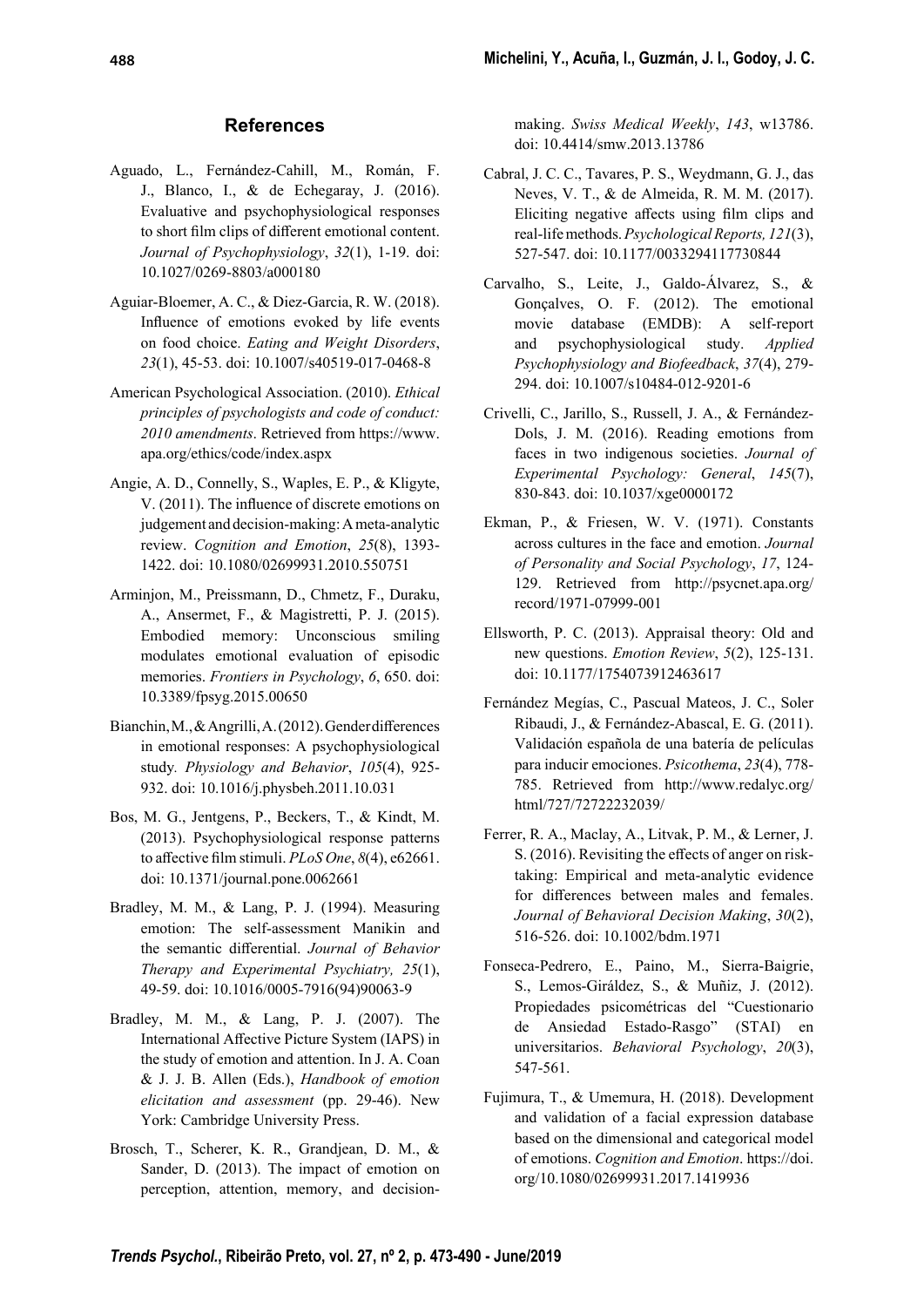- Gabert-Quillen, C. A., Bartolini, E. E., Abravanel, B. T., & Sanislow, C. A. (2015). Ratings for emotion film clips. *Behavior Research Methods*, *47*(3), 773-787. doi: 10.3758/s13428- 014-0500-0
- Gambetti, E., & Giusberti, F. (2016). Anger and everyday risk-taking decisions in children and adolescents. *Personality and Individual Diff erences*, *90*, 342-346. doi: 10.1016/j. paid.2015.11.049
- Gross, J. J., & Levenson R. W. (1995). Emotion elicitation using films. *Cognition and Emotion*, *9*(1), 87-108. Retrieved from https://www.tandfonline.com/doi/ abs/10.1080/02699939508408966
- Henrich, J., Heine, S. J., & Norenzayan, A. (2010). The weirdest people in the world? *Behavioral and Brain Sciences*, *33*, 61-83. doi: 10.1017/ S0140525X0999152X
- Irrazabal, N., Aranguren, M., Zaldua, E., & Di Giuliano, N. (2015). Datos normativos del Sistema Internacional de Imágenes Afectivas (IAPS) en una muestra argentina. *Revista Argentina de Ciencias del Comportamiento*, *7*(3), 34-50. Retrieved from http://www. scielo.org.ar/scielo.php?script=sci\_ arttext&pid=S1852-42062015000300006
- Keltner, D., & Lerner, J. S. (2010). Emotion. In S. T. Fiske, D. T. Gilbert, & G. Lindzey (Eds.), *Handbook of social psychology* (5th ed., pp. 312-347). Hoboken, NJ: Wiley.
- Landis, J. R., & Koch, G. G. (1977). The measurement of observer agreement for categorical data. *Biometrics*, *33*, 159-174.
- LeDoux, J. E., & Brown, R. (2017). A higher-order theory of emotional consciousness. *Proceedings of the National Academy of Sciences of the United States of America*, *114*(10), e2016-e2025. doi: 10.1073/pnas.1619316114
- Legal Regime of Intellectual Property, N°11.723. (1933). Honorable Congress of the Argentine Nation. Retrieved from http://servicios.infoleg. gob.ar/infolegInternet/verNorma.do?id=42755.
- Lench, H. C., Tibbett, T. P., & Bench, S. W. (2016). Exploring the toolkit of emotion: What do sadness and anger do for us? *Social and Personality Psychology Compass*, *10*(1), 11-25. doi: 10.1111/spc3.12229
- Lerner, J. S., & Keltner, D. (2000). Beyond valence: Toward a model of emotion-specific influences on judgement and choice. *Cognition and Emotion*, *14*(4), 473-493. Retrieved from https://www.tandfonline.com/doi/ abs/10.1080/026999300402763
- Mehu, M., & Scherer, K. R. (2015). Emotion categories and dimensions in the facial communication of aff ect: An integrated approach. *Emotion*, *15*(6), 798-811. doi: 10.1037/a0039416
- Michelini, Y., Acuña, I., & Godoy, J. C. (2015). Características de la experiencia emocional inducida mediante fragmentos de películas en una muestra de jóvenes argentinos. *Interdisciplinaria*, *32*(2), 367-382. Retrieved from http:// www.scielo.org.ar/scielo.php?script=sci\_ arttext&pid=S1668-70272015000200010
- Michelini, Y., Acuña, I., & Godoy, J. C. (2016). Emociones, toma de decisiones y consumo de alcohol en jóvenes universitarios. *Suma Psicológica*, *23*(1), 42-50. doi: 10.1016/j. sumpsi.2016.01.001
- Moltó, J., Segarra, P., López, R., Esteller, À., Fonfría, A., Pastor, M. C., & Poy, R. (2013). Adaptación española del "International Affective Picture System" (IAPS): tercera parte. *Anales de Psicología*, *29*(3), 965-984. doi: 10.6018/ analesps.29.3.153591
- Moriondo, M., Palma, P., Medrano, L., & Murillo, P. (2012). Adaptación de la escala de afectividad positiva y negativa (PANAS) a la población de adultos de la ciudad de Córdoba: análisis psicométricos preliminares. *Universitas Psychologica*, *11*(1), 187-196. Retrieved from http://www.redalyc.org/html/647/64723234015/
- Pilatti, A., Montejano Rivarola, G., Lozano, O. M., & Pautassi, R. M. (2016). Relationship between impulsivity and alcohol consumption in Argentinean men and women. *Quaderns de Psicologia*, *18*(1), 75. doi:10.5565/rev/ qpsicologia.1329
- Rottenberg, J., Kovacs, M., & Yaroslavsky, I. (2018). Non-response to sad mood induction: Implications for emotion research. *Cognition and Emotion*, *32*(3), 431-436. doi: 10.1080/02699931.2017.1321527
- Rottenberg, J., Ray, R. D., & Gross, J. J. (2007). Emotion elicitation using films. In J. A. Coan & J. J. B. Allen (Eds.), *Handbook of emotion*